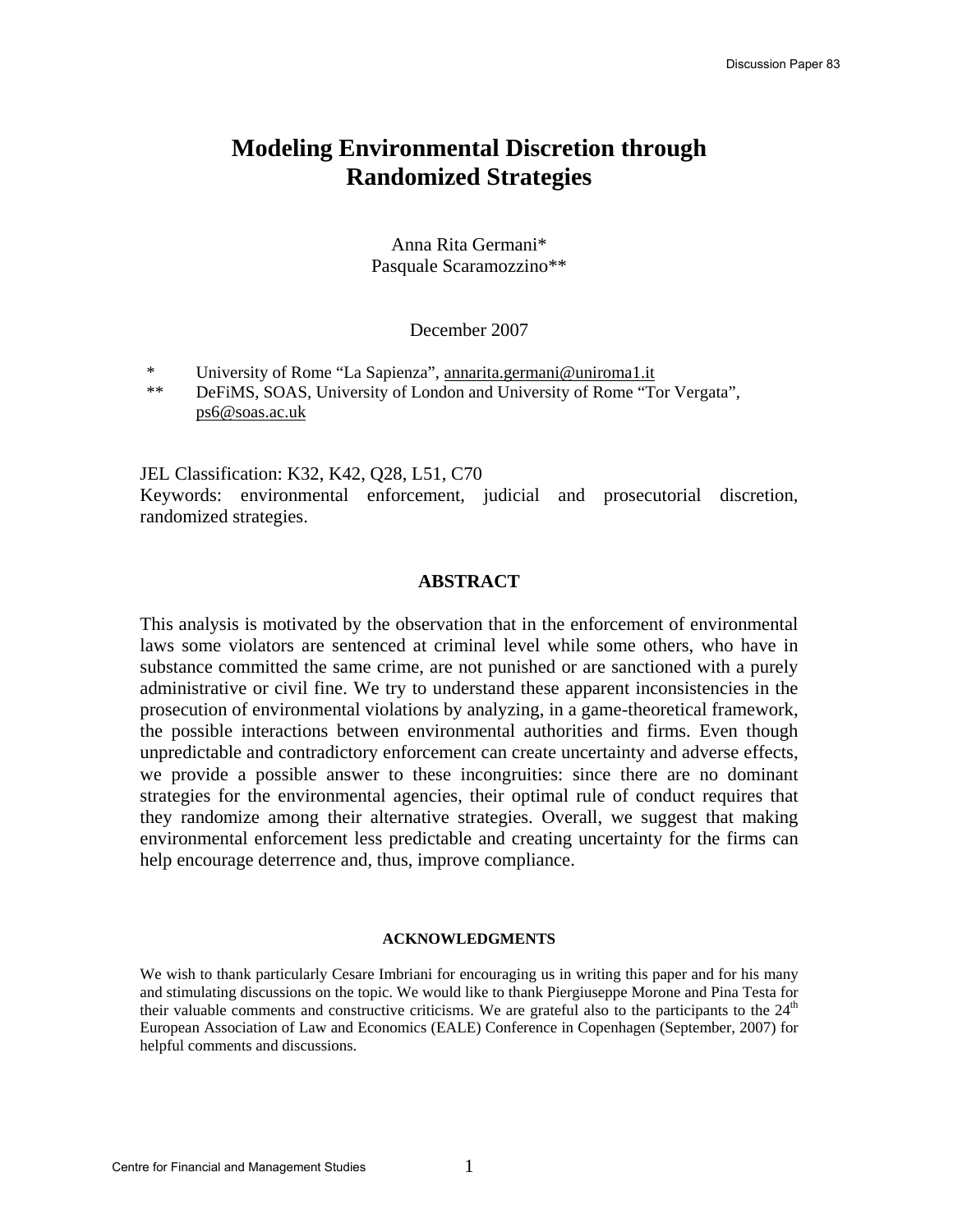### **1. Introduction**

 $\overline{a}$ 

In this work we investigate the role of the U.S. Environmental Protection Agency (EPA) and of the U.S. Department of Justice (DOJ) with regard to their discretion in the enforcement of environmental laws. This can take the form of administrative and investigative discretion for the EPA, and prosecutorial discretion for the DOJ. More specifically, we explore the motivations behind the use of discretion in terms of the effectiveness of the enforcement mechanism available to the environmental authorities.

 This analysis is motivated by the observation that in the enforcement of environmental laws some violators are sentenced at criminal level while some others, who have in substance committed the same crime, are not punished or are sanctioned with a purely administrative or civil fine. For instance, it has been demonstrated [Cory & Germani, 2002; Babbit, Cory & Kruchek, 2004] that for similar violations to the U.S. Clean Water Act, seemingly similar defendants may receive very disparate sentences.

 These inconsistencies run the risk of creating serious social and economic policy distortions, either toward an over-criminalization attitude or in favour of a more lenient approach, by creating respectively overdeterrence or underdeterrence. One of the main tasks for the EPA is to determine which violators to prosecute, and whether to pursue violations at the administrative, civil or criminal levels. In fact, the major U.S. environmental statutes, together with the Federal Sentencing Guidelines<sup>[1](#page-1-0)</sup>, afford substantial discretion to the EPA, the Department of Justice, and the courts: they can be more aggressive or more friendly on environmental violations, and can carry out a weaker or a stronger enforcement.

 Our contribution consists mainly of trying to better understand why there are these apparent inconsistencies in the prosecution of environmental violations. We consider in a game theoretic framework the possible interactions between

<span id="page-1-0"></span><sup>&</sup>lt;sup>1</sup> In 1984, the U.S. Congress passed the Sentencing Reform Act (SRA) that completely transformed the traditional sentencing process in an attempt to reduce unwarranted disparity in sentencing, to ensure certainty, proportionality and uniformity of punishment, and to establish more serious penalties for specific categories of offenses. In order to achieve these goals, Congress created the United States Sentencing Commission as an independent, permanent agency in the judicial branch with the main purpose to develop an unprecedented body of laws to regulate federal sentencing: the Federal Sentencing Guidelines. The Sentencing Guidelines went into effect in November 1987, and apply to all federal crimes committed on or after that date.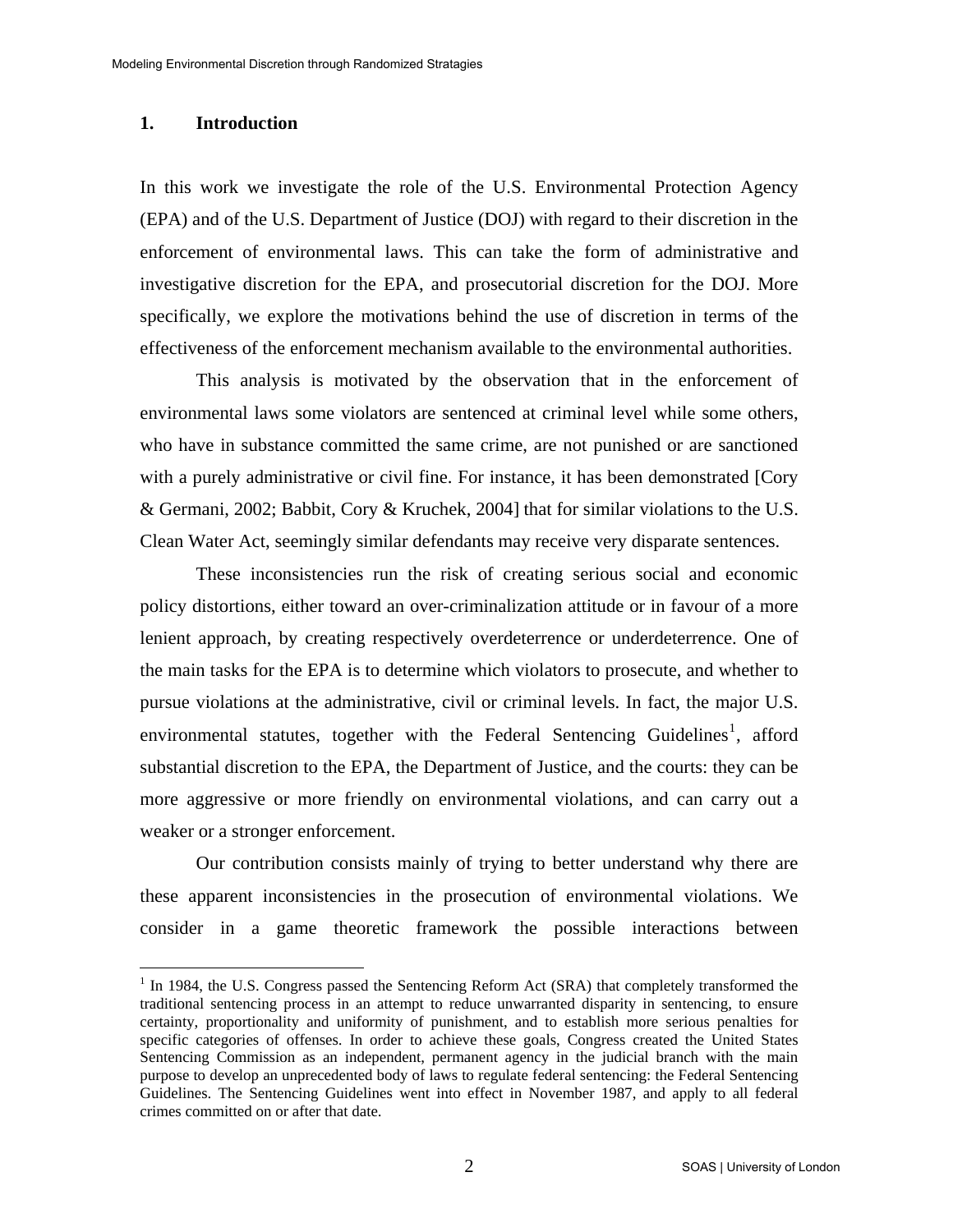environmental authorities and firms. Even though unpredictable and contradictory enforcement can create uncertainty and adverse effects by making environmental policies not effective, we provide a possible rationale for these apparent incongruities. Since there are no dominant strategies for the environmental agencies, their optimal rule of conduct requires that they randomize among their alternative strategies.

 Overall, we suggest that making environmental enforcement less predictable for the firms, and thus creating a degree of uncertainty for the violators, can help encourage deterrence and, thus, improve compliance. In other words, a partly unpredictable enforcement strategy may generate more compliance than an environmental policy that is known with certainty in advance.

This paper is organized as follows. Section 2 focuses on some key aspects of the main theoretical framework on environmental enforcement. Section 3 analyzes the enforcement game between the environmental authorities and the firm. Section 4 explores the strategic interactions between the EPA and the firm, in a simple game theoretic model. Section 5 considers a more complex model to explore the role of the DOJ and its relationship with EPA. Section 5 discusses the main policy implication of the analysis and offers some conclusions.

#### **2. Theoretical Background on Environmental Enforcement**

Our analysis is closely related to the literature on selective enforcement [Friesen, 2003; Lando & Shavell, 2004] pioneered by Harrington (1988) who has noted the following paradox: firms' rate of compliance is high even though the EPA's enforcement activity is carried out at low levels and often violators are not punished even if discovered. This paradox shows, therefore, that even though enforcement and monitoring actions are often weak, firms may still be substantially compliant<sup>[2](#page-2-0)</sup>. Revisiting the Harrington paradox, Heyes and Rickman (1999) analyze the role of regulatory dealing by which the enforcement agency can use tolerance in some contexts and for some types of

 $\overline{a}$ 

<span id="page-2-0"></span> $2^2$  The main result of Harrington's paradox is that firms may have an incentive to comply with the law even though their cost of compliance exceeds the expected penalty for violation or even the maximum penalty that can be applied.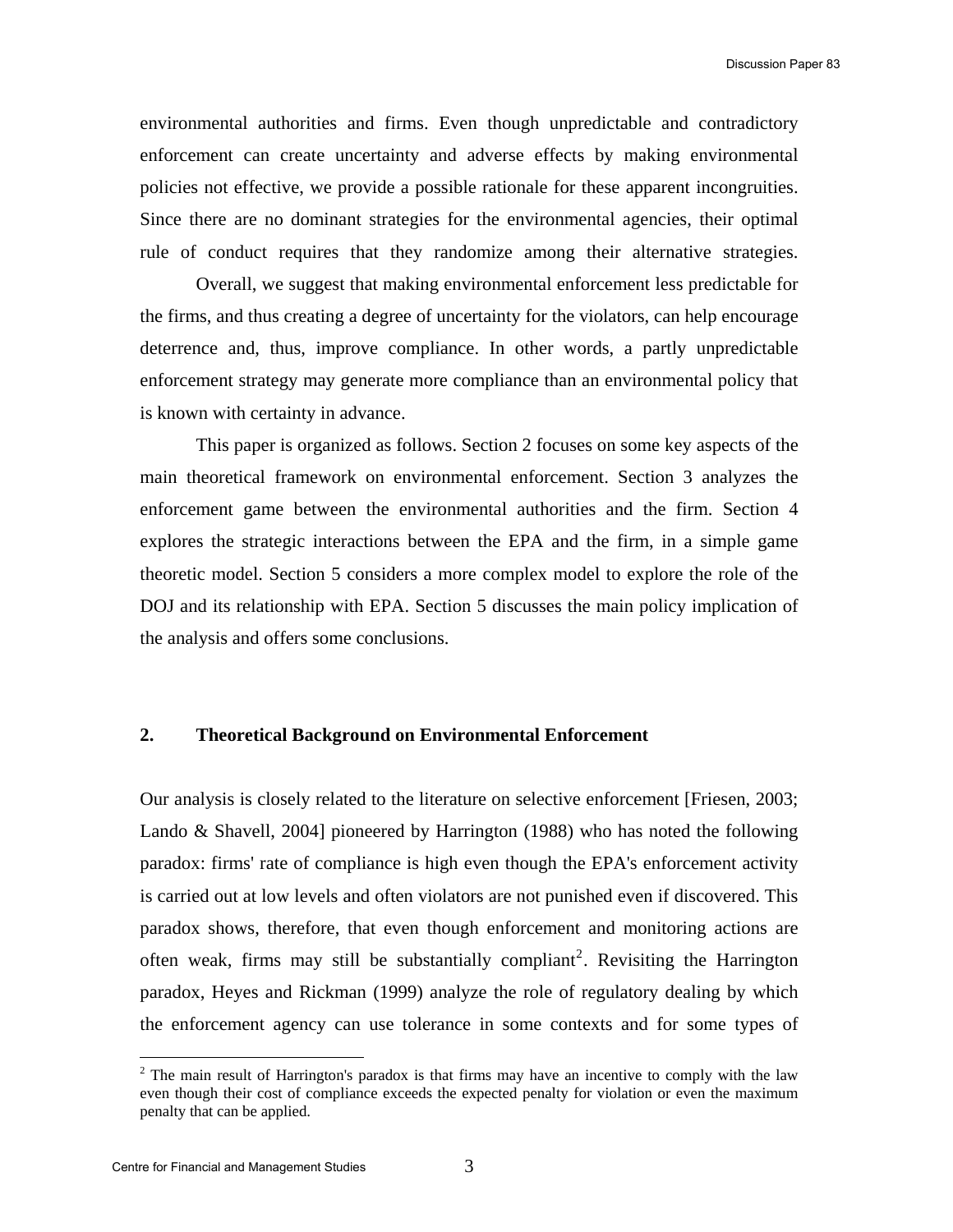violations, in order to increase compliance in other contexts and for other violations. The authors interpret discretion as an important aspect of their strategic agency's behaviour and as a necessary element of any environmental policies, by showing that the introduction of a regulatory dealing will improve both the rate of compliance and the whole environmental performance of the firms.

 While the focus of Harrington and of Heyes and Rickman is on studying the optimal enforcement scheme and the optimal use of sanctions [Polinsky and Shavell, 1984, 2000; Posner, 1985, 2003; Shavell, 1993, 2003; Stigler, 2002; Garoupa, 1997, 2001, 2004], our contribution consists in analysing how the EPA and the DOJ can influence firms' behavior by randomizing, on purpose, enforcement rules and by modeling their interactions in a strategic game characterized by discretion. We can thus investigate: 1) whether the implementation of administrative or civil/criminal actions could help improve environmental compliance, and 2) how both EPA and DOJ choose to handle cases, that is civilly or criminally.

According to the evidence in Firestone [2003] and Cohen [1999-2000], the EPA does not pursue all enforcement cases administratively. In order to explain why and how EPA makes its decisions, Firestone, in his extensive empirical work<sup>[3](#page-3-0)</sup>, explored the implications of the five main theoretical "alternative" motivations for EPA enforcement's decisions: social welfare maximization; violation minimization; case maximization; environmental harm minimization; and political support maximization. Firestone's main results are that when EPA seeks to maximize social welfare, or minimize violations<sup>[4](#page-3-1)</sup>, or minimize the number of violations, or maximize political benefits, it would find judicial remedies less attractive and thus increasingly will choose to handle violations administratively. Only when EPA seeks to minimizes environmental harm, as the actual or potential for harm increases, will it invest greater financial resources to punish the conduct criminally. Overall, the objectives of maximizing social welfare and minimizing environmental harm appear to be the main motivations for EPA, while there is little empirical support for the political maximization objective.

 $\overline{a}$ 

 $\frac{3}{4}$  Available at <u><http://www.vanderbilt.edu/VCEMS/papers/enforcement.pdf></u>  $\frac{4}{4}$ .

<span id="page-3-1"></span><span id="page-3-0"></span><sup>&</sup>lt;sup>4</sup> This theory is premised on the notion that regulators are motivated primarily by self-interest (Coffee, 1992).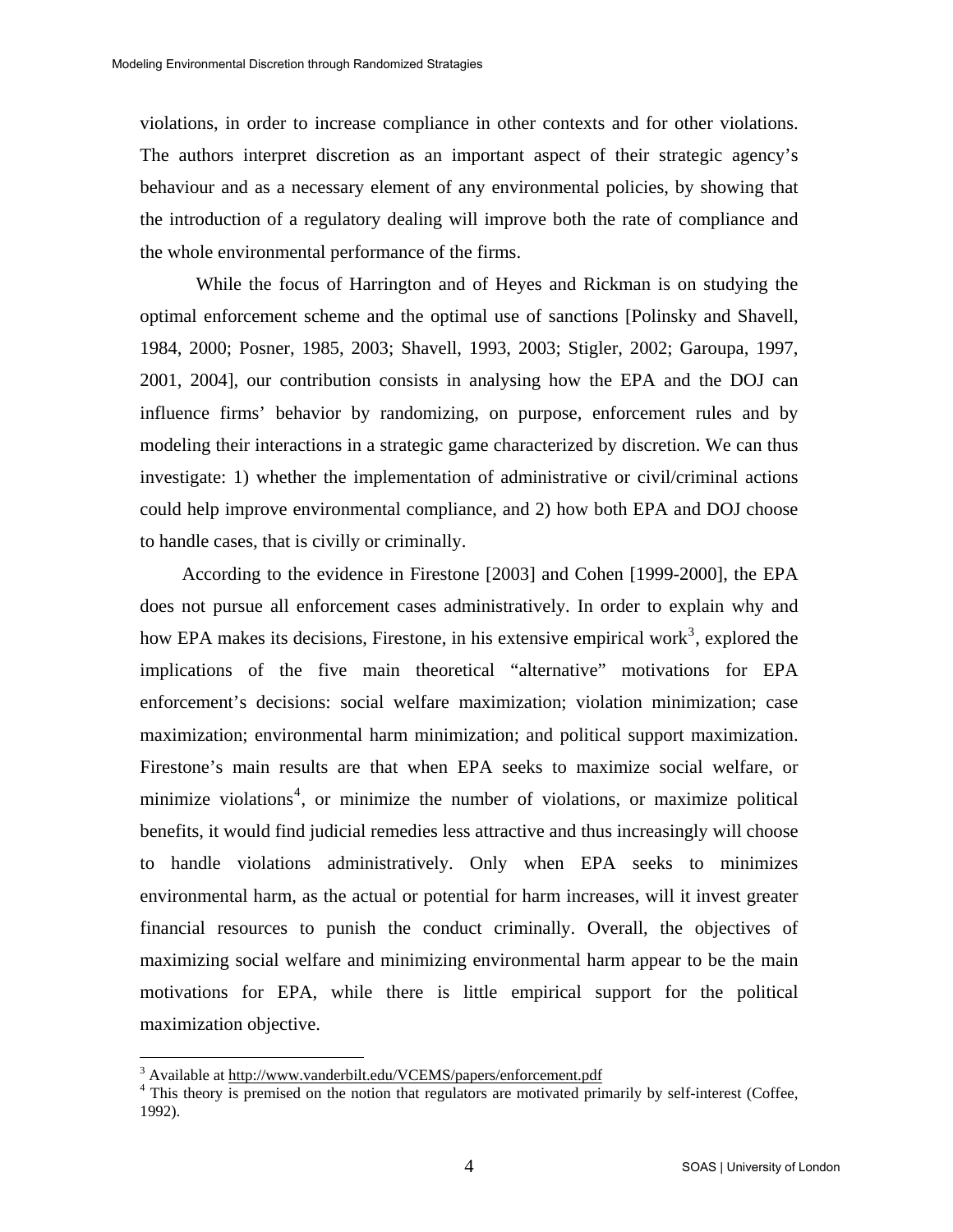Our findings serve to reinforce, in some respects, Firestone's results, in the sense that we observe a greater probability for violations to be resolved administratively, but we also provide further insights on the possible interactions between the violator and the EPA and especially between the EPA and the DOJ.

 Related literature also includes the vast macroeconomic literature on rules versus discretion on the conduct of monetary policy (Kydland and Prescott, 1977). Other remarkable studies are those by Subrahmanyam (1995) in which rules versus discretion in the context of market closure rules are analyzed, and by Kleinig (1996) in which several analyses on the use of discretion by police in law enforcement are provided. Our work relates to these papers, since the utilization of randomized strategies can be interpreted as the exercise of discretion.

### **3. The Enforcement Game**

We model the economic structure of the enforcement problem as a game where the violator's behavior is influenced by the course of actions discretionally implemented by both the EPA and the DOJ. In particular, firms' behavior is likely to change as a consequence of its revised expectations on the exercise of discretion at both the EPA and the DOJ levels. We describe these interactive situations through a strategic game in order to determine the payoff maximizing strategies for the players and consequently determine the expected outcomes of the game.

The game we consider has the following structure. The firm can decide between complying to environmental regulations and not complying, by assessing the costs and benefits of compliance. The EPA, in the absence of information about the strategy chosen by the firm, must decide whether to carry out inspections or not. If the firm complies, it has to sustain a cost. This cost is not incurred if the firm decides not to comply. The EPA has to incur a cost if it decides to carry out an inspection. If EPA carries out an inspection and the firm is not complying, EPA will levy a fine on the firm. Alternatively, the EPA will serve a notice of violation to the firm and the latter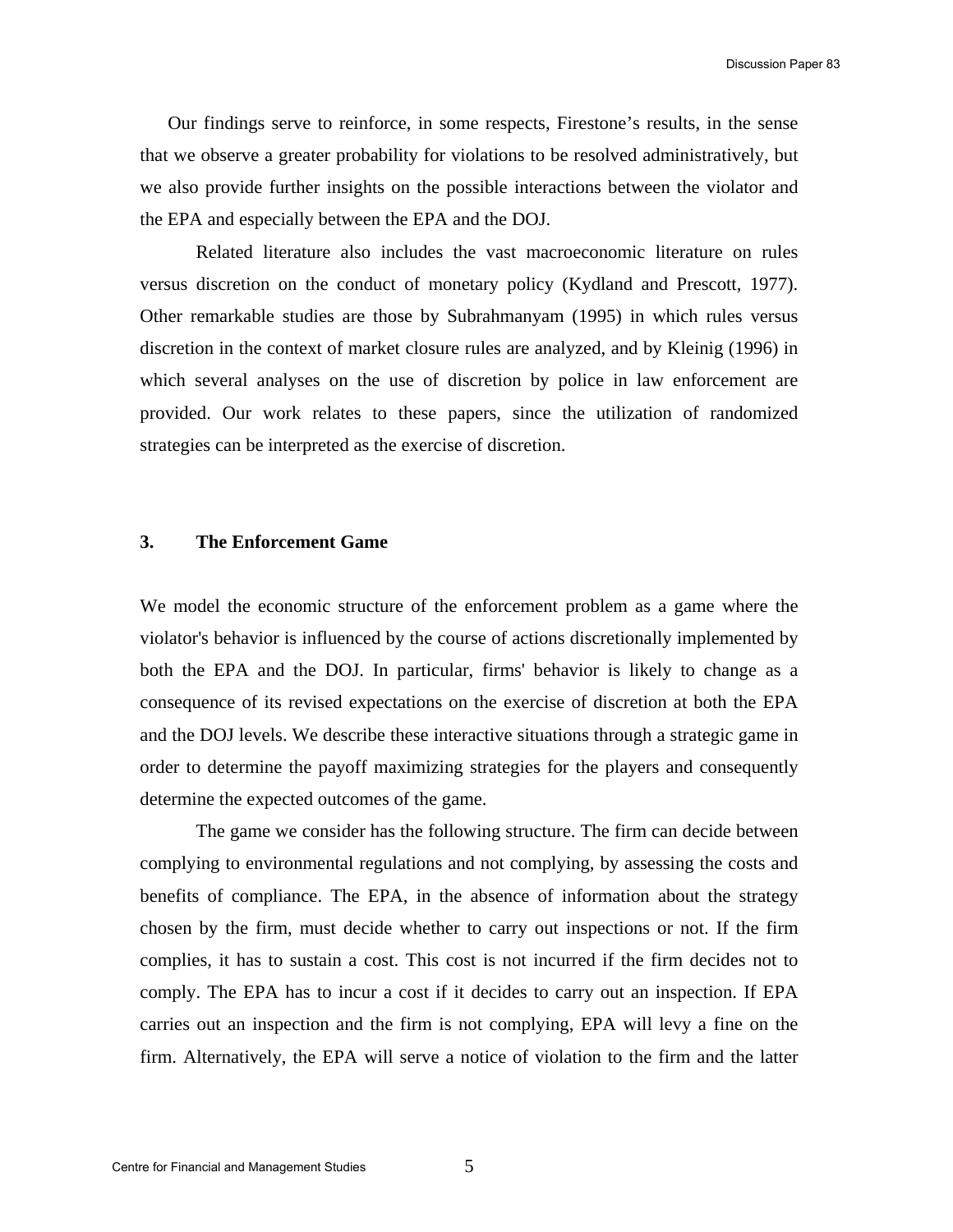$\overline{a}$ 

will be referred to DOJ. However, if the EPA does not carry out an inspection and the firm does not comply, the EPA will internalise the cost of the environmental damage.

Therefore, EPA's exercise of discretion comes into play in two instances: first with regard to the decision of whether to investigate or not on the violation, and then, in the case it does decide to investigate, regarding whether to initiate an administrative, civil or criminal enforcement action. Moreover, if EPA decides to pursue a case civilly, it has two options: it may handle the matter internally or seek fines in a federal court<sup>[5](#page-5-0)</sup>. If the EPA decides to deal with the case administratively, then it shall issue a Notice of Violation (NOV) ordering compliance and/or assigning a penalty to the violation. A notice of violation describes the violation and commands the violator to stop the activity<sup>[6](#page-5-1)</sup>. At this point, the firm must decide again whether to be compliant or noncompliant. If it does not comply and if the case cannot be resolved at administrative level, then the EPA will refer it to the Department of Justice for civil or criminal prosecution. At this stage, the DOJ can exercise its discretion on whether to initiate a civil or a criminal proceeding. Solving the game by backward induction allows us to see how the enforcement strategy chosen by the DOJ will affect the game between the environmental agency and the firm.

In order to illustrate the role of randomization even in a very simple setting, we first consider a game between the firm and the EPA, where the firm must decide whether to comply or not and the EPA must choose whether to carry out an inspection or not (Section 4). We then consider a more complex game, where the EPA can serve a notice of violation to the firm if the latter is found non-compliant. The task of environmental control is then taken up by the DOJ, that must choose between a civil and a criminal prosecution (Section 5). Both examples show that, since there are no pure strategy Nash equilibria, the environmental authorities have to resort to randomized strategies consistent with a mixed-strategy Nash equilibrium.

<span id="page-5-0"></span><sup>&</sup>lt;sup>5</sup> As noted by Firestone, administrative and civil judicial enforcement share many elements. The primary distinguishing characteristic is that with administrative enforcement, EPA typically functions as both the enforcer and the adjudicator. A judge or EPA, as appropriate, may impose a civil sanction in an environmental matter whenever a person has violated or is violating a law or a permit condition [see, e.g., 42 U.S.C. § 7413(a)(3) (2000)].

<span id="page-5-1"></span><sup>&</sup>lt;sup>6</sup> The purpose of a NOV is to initiate corrective action that will stop the violation. To provide an incentive for continuing compliance, NOVs for the Clean Water Act may result in monetary penalties up to \$27,500 per day, per violation, according to 33 U.S.C. 1319.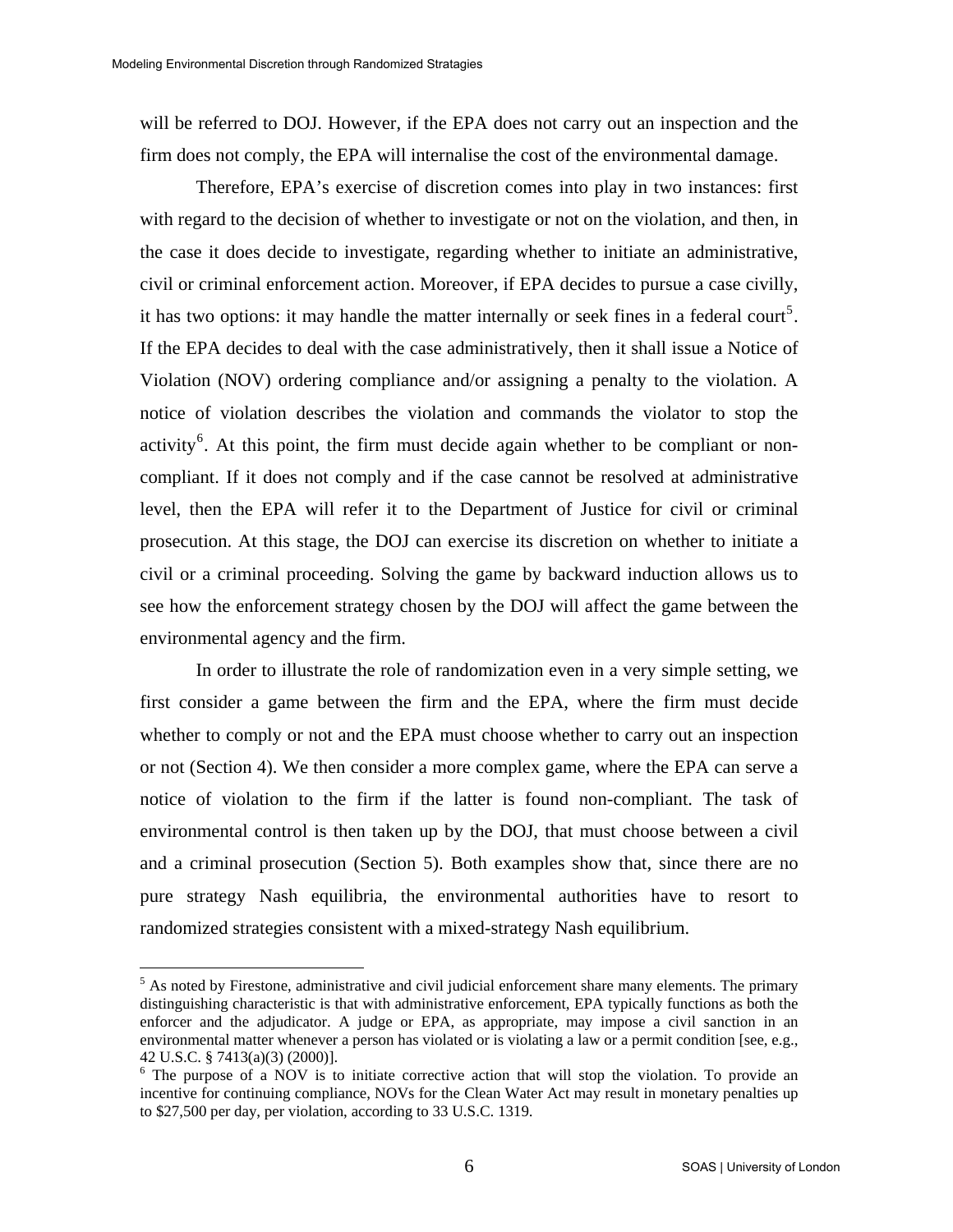#### **4. Strategic interactions between the firm and the EPA**

The interactions between the firm and the EPA are modelled as a coordination game. The game tree corresponding the to the extensive form of the game is illustrated in Figure 1, and the payoff matrix associated with the normal form of the game is given in Table 1. The firm decides whether to comply with the environmental regulations or not. The environmental agency must then decide whether to carry out an inspection or not, without knowing the action of the firm. We denote by  $\nu$  the value to the firm if it does not comply, by *c* the cost of compliance by the firm, by *e* the environmental damage that is generated if the firm does not comply and that would be internalised by EPA, by *i* the cost of inspection, and finally by *f* the fine that would be levied by EPA on the firm if the latter is found to be non-compliant.

All the above parameters are strictly positive. We assume that the following additional restrictions on parameter values must hold:

$$
(1) \t e > i
$$

$$
(2) \t\t f > c
$$

Condition (1) states that the environmental damage must be larger than the cost of inspection, whereas condition (2) requires that the value of the fine levied by the EPA must be greater than the cost of compliance.

Figure 1 illustrates the strategic form of the game by showing the moves that the firm and EPA can make. It is immediate to verify that, if the firm knows that the EPA will carry out an inspection, it will be better off by complying, since its expected payoff is *v-c* if it complies and *v-f* if it does not comply, with *v-f*> *v-c* by assumption (2). On the other hand, if EPA decided not to carry out the inspection, the firm will be better off by not complying, since its expected pay-off is *v-c* if it complies and *v* if it does not comply, with  $v > v-c$ . Conversely, if the firm complies then EPA would be better off by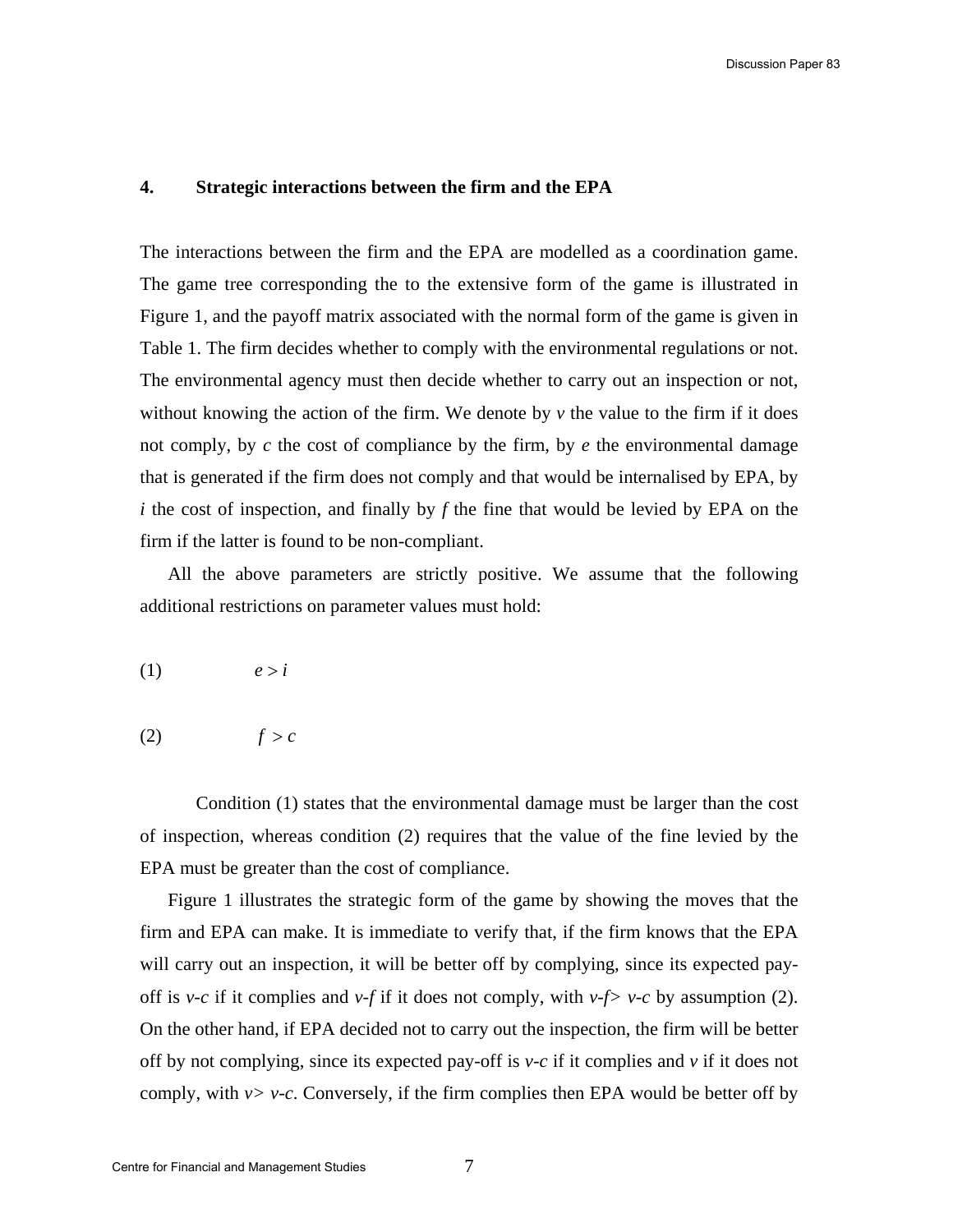not carrying out the inspection. By contrast, if the firm does not comply, it would be preferable for the EPA to inspect.

Hence, the game has no Nash Equilibria in pure strategies. There is, however a mixed strategy Nash Equilibrium, where the firm and the EPA randomize their choice of action. Let us denote by *p* be the probability of compliance by the firm and by *q* be the probability of inspection by the EPA. The expected payoff to EPA if it carries out an inspection is given by:

(3) 
$$
E(\pi_{EPA}^l) = p(-i) + (1-p)(-i) = -i
$$

The expected payoff to EPA if it does not carry out an inspection is:

(4) 
$$
E(\pi_{EPA}^{NI}) = p(0) + (1-p)(-e) = ep - e
$$

The firm will choose the probability of compliance, *p*, in such a way that the EPA must be indifferent between inspecting or not: this requires that  $E(\pi_{EPA}^I) = E(\pi_{EPA}^{N_I})$ . Solving for *p* yields:  $E(\pi_{EPA}^I) = E(\pi$ 

$$
(5) \t\t p = 1 - \frac{i}{e}
$$

Note that *p* is a well defined probability  $(0 < p < 1)$  since  $0 < i < e$  by condition (1).

The expected payoffs to the firm under compliance and non-compliance are respectively:

(6) 
$$
E(\pi_F^C) = q(v-c) + (1-q)(v-c) = v-c
$$

(7) 
$$
E(\pi_F^{NC}) = q(v - f) + (1 - q)v = v - qf
$$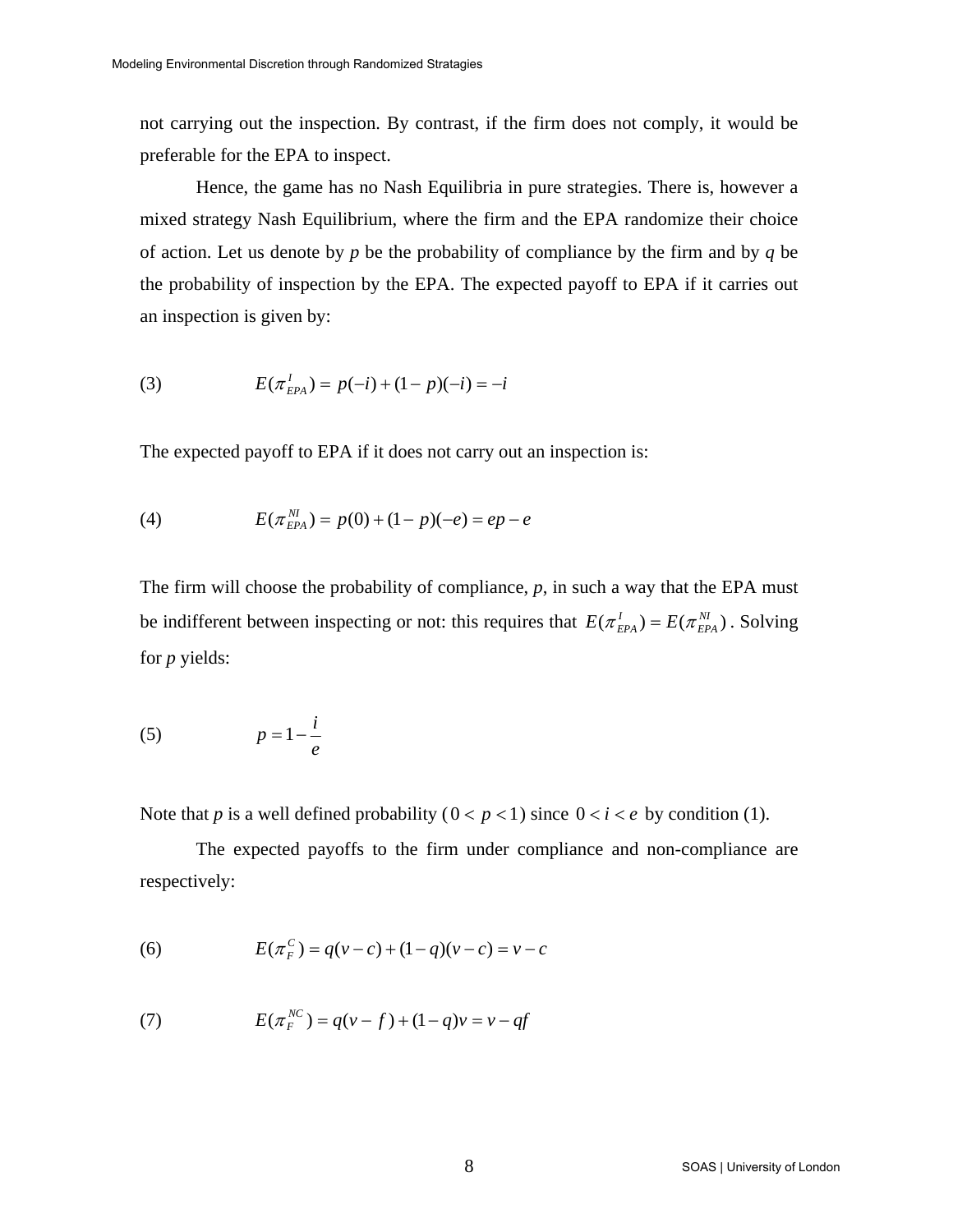The EPA will choose the probability of inspection  $q$  in such a way that the firm is indifferent between complying or not:  $E(\pi_F^C) = E(\pi_F^{NC})$ . Solving for *q* yields:  $E(\pi_F^C) = E(\pi$ 

$$
(8) \t q = \frac{c}{f}
$$

The above results can be summarised by the following proposition.

**Proposition 1.** *The game played by the firm and EPA has no pure strategy Nash Equilibrium. The mixed strategy Nash Equilibrium is characterised by the following randomized strategies:* 

- *(a) The firm complies with probability*  $p = 1 i/e$ ;
- *(b)* The EPA carries out an inspection with probability  $q = c / f$ .

The probability of compliance by the firm is a decreasing function of the cost of inspection and an increasing function of the environmental damage. This means that if environmental damage increases, the probability of compliance increases. The main intuition for this result is that, if the environmental damage is large, the environmental authority would have a greater incentive to inspect. In order to keep EPA indifferent between inspecting or not, the firm must increase the probability with which it complies with the environmental regulations. On the other hand, if the cost of inspection increases, the probability of compliance decreases: given that inspections may induce firms to improve their environmental performance, if they perceive that inspection and monitoring costs are high for the environmental authority, they will tend to decrease their level of care thus reducing the level of compliance.

The probability of inspection by EPA is an increasing function of the cost of compliance by the firm: this implies that when compliance costs are higher, the firm would have a higher incentive to violate, and the probability of firm inspection by EPA must therefore increase. On the other hand, probability of inspection is a decreasing function of the fine. This implies a trade-off between the fine and the probability of inspection: the greater the fine, the lower the probability of inspection. In other words, a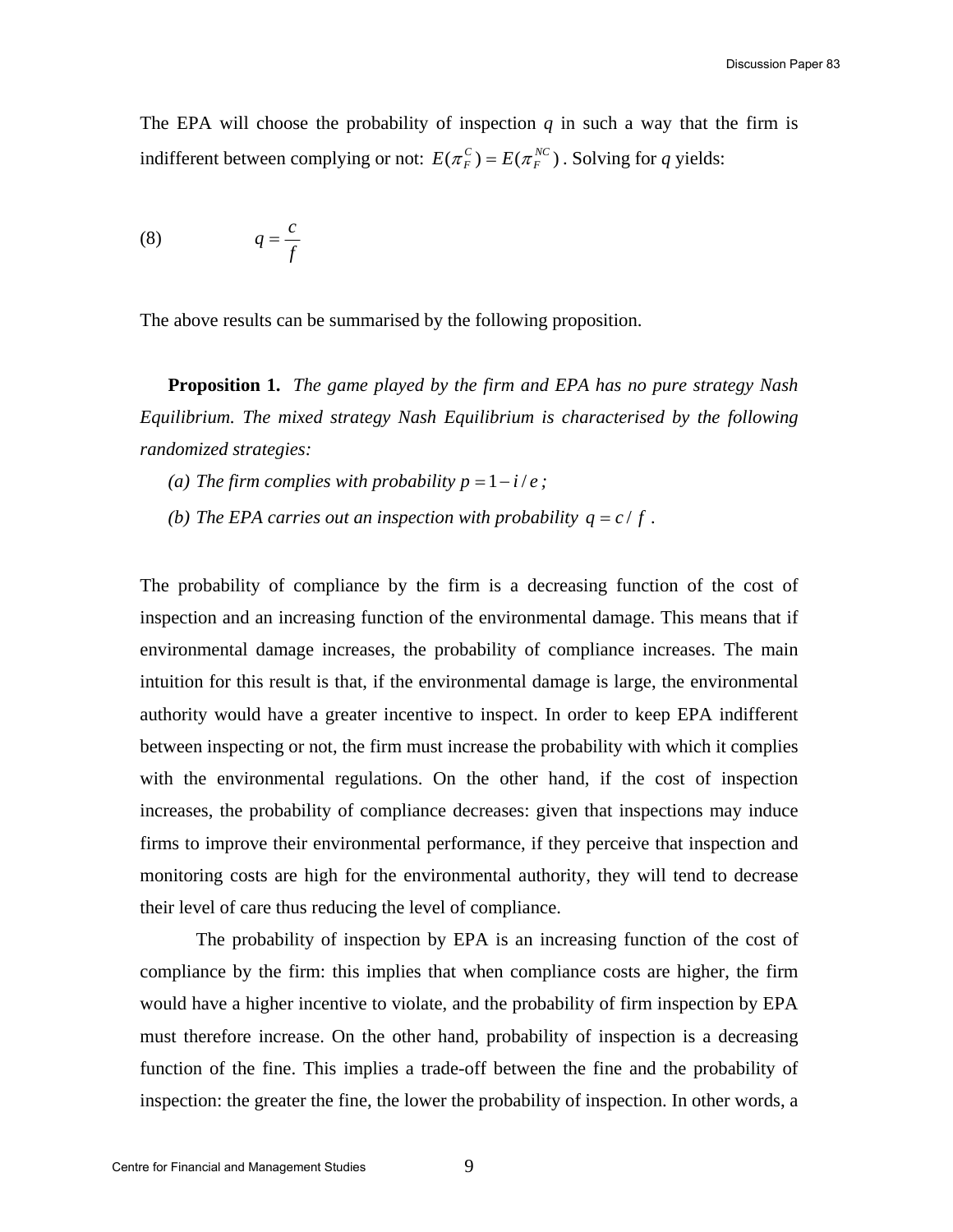$\overline{a}$ 

greater fine, which would increase the costs of violating for the firm, is compensated by a lower probability of inspection. This confirms the classic results by Becker [1968] and by Polinsky and Shavell [2000] that, in any optimal enforcement scheme, it always makes sense to substitute a higher fine for a lower probability of detection and viceversa.

Proposition 1 also provides a possible solution to Harrington's paradox. In equilibrium, the probability of compliance by the firm, *p*, can be high even if the probability of inspection by the environmental agency, *q*, is low.

### **5. The strategic game between the firm, the EPA and the DOJ**

In this second version of the interaction between the firm and EPA we introduce a role for the DOJ by letting EPA serve a notice of violation if the firm is found to be noncompliant. The firm is then referred to the DOJ and has then the opportunity to put right its wrongful action. The DOJ may proceed against a violator with either a civil suit or a criminal charge<sup>[7](#page-9-0)</sup>. It retains exclusive authority to prosecute criminally and has the authority to initiate all criminal cases referred by the  $EPA<sup>9-10</sup>$  $EPA<sup>9-10</sup>$  $EPA<sup>9-10</sup>$  $EPA<sup>9-10</sup>$  $EPA<sup>9-10</sup>$ .

<span id="page-9-0"></span> $<sup>7</sup>$  The DOJ's charging decision is subject to administrative guidance. Prosecution should proceed only if</sup> there is probable cause to believe such a crime has been committed and the evidence is likely to sustain a conviction (2000 United States Attorneys' Manual, at § 9-27.200). In the decision to proceed the following seven factors are considered: 1) federal law enforcement priorities; 2) the nature and the seriousness of the offense; 3) the deterrent effect of prosecution; 4) the offender's culpability; 5) the offender's criminal history; 6) the offender's willingness to cooperate; and 7) the offender's probable sentence or other consequences of conviction (2000 United States Attorneys' Manual, at § 9-27.200). More specifically, with regard to the decision to prosecute environmental crimes, DOJ guidelines consider the following four factors: 1) voluntary disclosure of a violation or other cooperation with the authorities; 2) the entity's level of noncompliance; 3) the existence of preventative measures and compliance programs; and 4) whether the entity pursues its own internal disciplinary actions and produces subsequent compliance.

<span id="page-9-1"></span> $\delta$  See generally, U.S. Dept. of Justice in cooperation with the National Association of Attorneys, General Guidelines for Joint State/Federal Civil Environmental Enforcement Litigation (2003), available at [http://www.naag.org/issues/pdf/env-joint\\_enf\\_guidelines-full.pdf](http://www.naag.org/issues/pdf/env-joint_enf_guidelines-full.pdf)

<span id="page-9-2"></span><sup>9</sup> In the memorandum entitled "Factors in Decisions on Criminal Prosecutions for Environmental Violations in the Context of Significant Voluntary Compliance or Disclosure Efforts by the Violator" (1991) are described the factors that the DOJ in order not to create a disincentive to or undermine the goal of encouraging critical self-auditing, self-policing, and voluntary disclosure.

<span id="page-9-3"></span><sup>&</sup>lt;sup>10</sup> The U.S. DOJ considers all of the following factors in deciding whether to exercise prosecutorial discretion: voluntary, timely, and complete disclosure of the matter under investigation; the degree and timeliness of cooperation; existence and scope of any regularized, intensive, and comprehensive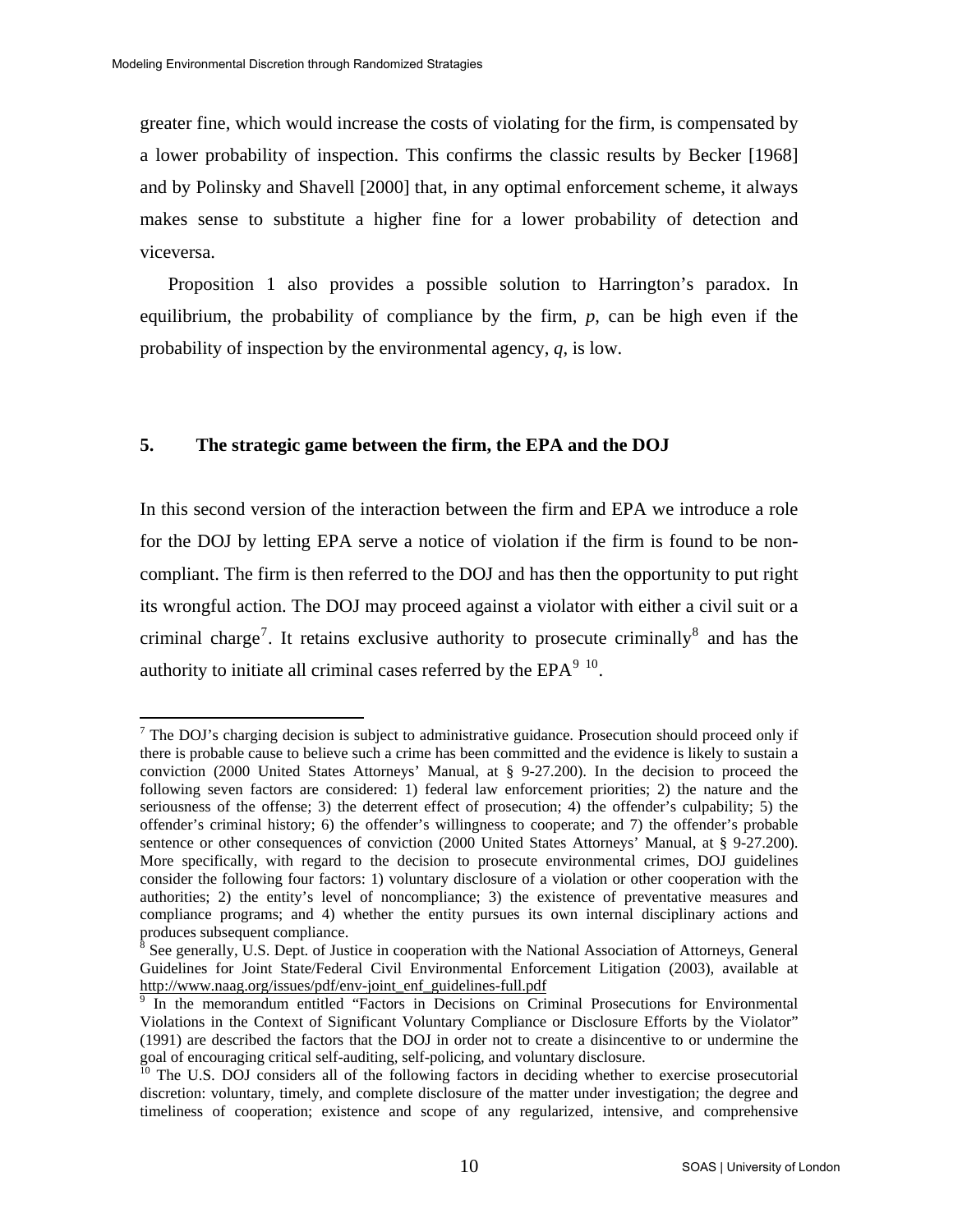The DOJ can exercise discretion on whether to initiate civil or criminal proceedings. It is assumed that a criminal prosecution is more expensive than a civil prosecution, but also that jail can be a more effective deterrent than a pecuniary sanction in the form of a fine. A jail term would be more costly to administer than a fine, but the DOJ would suffer a penalty – that could be rationalised as a reputation cost - if an offending firm is punished with a fine rather that with a jail term.

The structure of the game is illustrated in Figure 2. The additional notation relative to the game of section 4 is as follows. We denote by  $c_1$  the additional compliance cost if the firm did not comply in the first instance, by *f* the fine from civil prosecution, by *j* the cost to the firm from criminal prosecution, by  $k_c$  the cost to DOJ of enforcing civil prosecution, by *kj* the cost to DOJ of enforcing criminal prosecution, and finally by *r* the reputation cost to DOJ of letting off an offending firm with a fine.

The previous parameters are all positive. In addition, we assume that the following plausible restrictions hold:

$$
(9) \t\t f < c_1 < j
$$

$$
(10) \t\t k_c < k_j
$$

$$
(11) \t\t k_j - k_c < r
$$

Condition (9) requires that the additional compliance cost must exceed the fine from civil prosecution, but must be less that the cost to the firm is a criminal sentence is imposed. Condition (10) says that the cost to DOJ of enforcing criminal prosecution must be greater than the cost of enforcing civil prosecution. Finally, condition (11) requires that the reputation cost to the DOJ of letting off an offending firm with a fine is larger than the difference between the cost of enforcing criminal prosecution and the cost of administering a fine.

1

environmental compliance program; pervasiveness of non-compliance; effective internal disciplinary action; and efforts to remedy any ongoing non-compliance promptly and completely.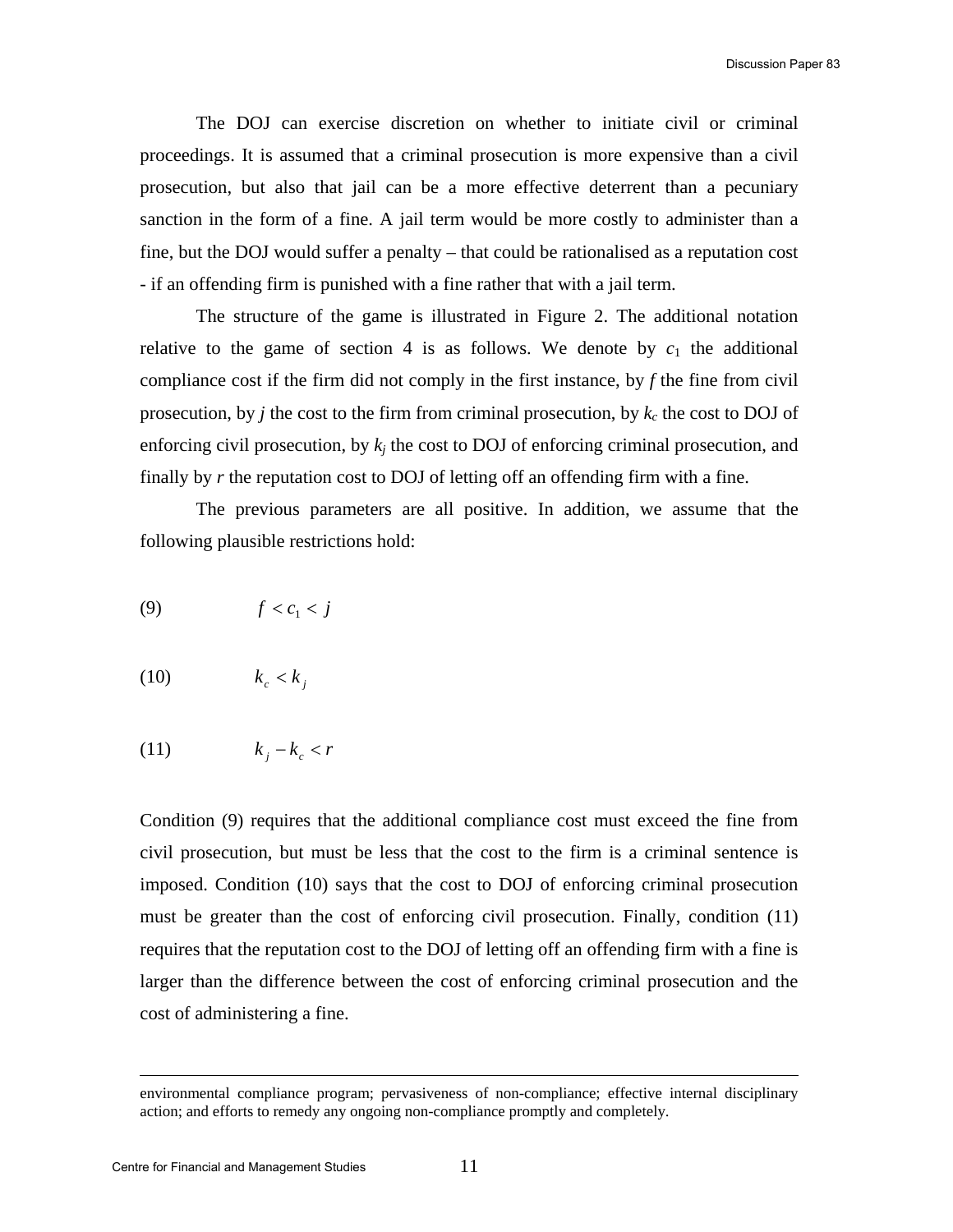The game tree associated with the model developed in this section is illustrated in Figure 2. The model can be solved by backward induction in two steps. In the fist step, we solve the sub-game between the firm and DOJ. In the second step, we replace the outcome of this sub-game into the game played between the firm and EPA to find their optimal strategies.

#### **5.1. The sub-game between the firm and DOJ**

Let us consider first the sub-game between the firm and the DOJ. It is possible to verify that this sub-game has no pure strategy Nash Equilibrium. For instance, if the DOJ were to resort to civil prosecution, the firm would find it profitable not to comply. However, if the firm does not comply, the DOJ would be better off by enforcing a criminal prosecution.

The sub-game between the firm and the DOJ does, however, admit of a mixed strategy Nash Equilibrium. In this equilibrium, the probabilities of compliance by the firm and of enforcing a civil prosecution by DOJ are obtained by requiring that the other player is indifferent between its actions.

The outcome of the sub-game is then replaced into the game played between the firm and EPA in order to compute the mixed strategy Nash Equilibrium of this game.

The payoff matrix for this game is shown in Table 2. The expected payoff to DOJ if it enforces a civil prosecution is:

(12) 
$$
E(\pi_{DOJ}^{Cl}) = p_1(-k_c) + (1 - p_1)(-k_c - r) = -(k_c + r) + p_1r
$$

The expected payoff to DOJ if it carries out a criminal prosecution is:

(13) 
$$
E(\pi_{D0J}^{CR}) = p_1(-k_j) + (1 - p_1)(-k_j) = -k_j
$$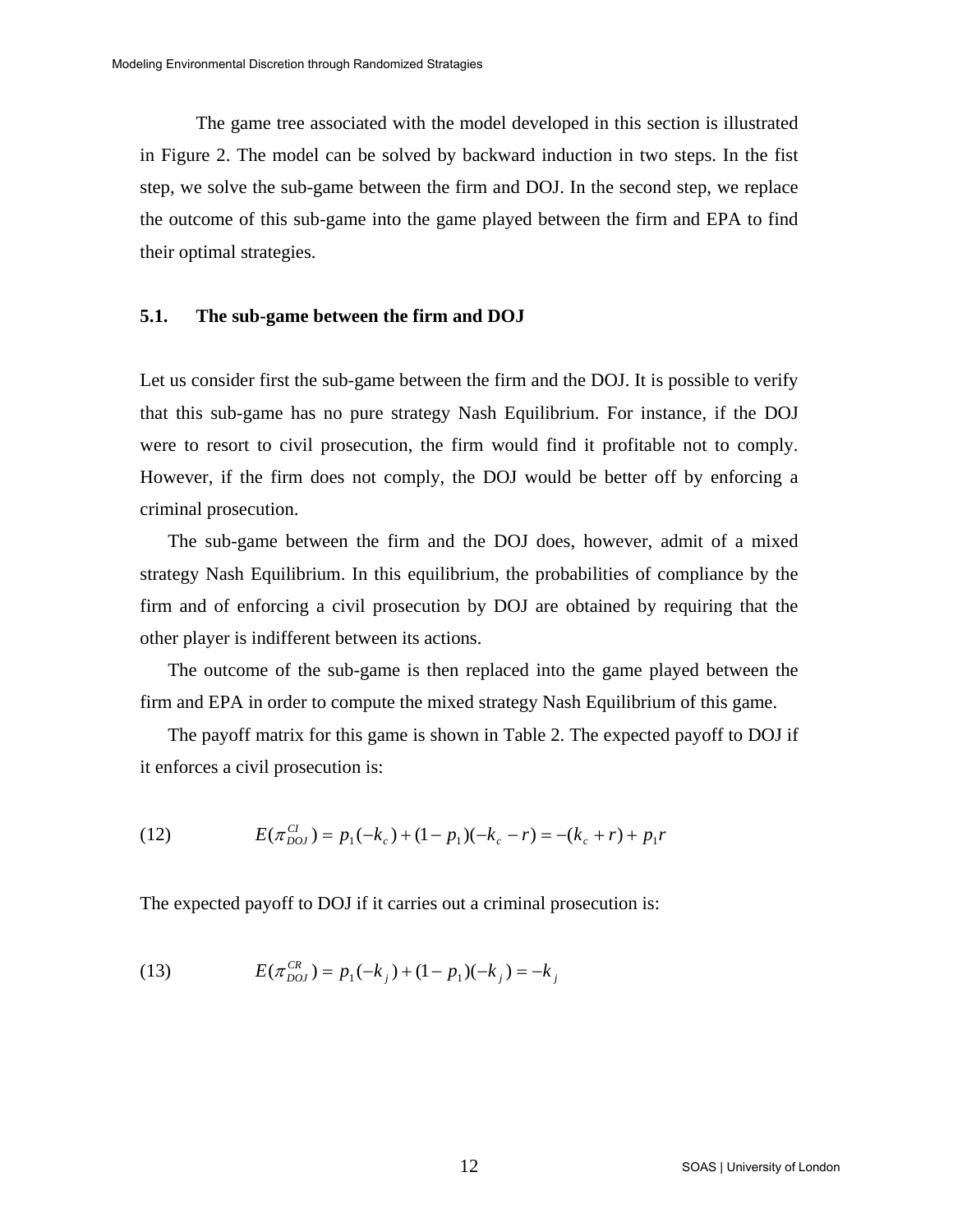The firm will choose the probability of compliance,  $p_1$ , in such a way that the DOJ is indifferent between a civil and a criminal prosecution:  $E(\pi_{DoJ}^{Cl}) = E(\pi_{DoJ}^{CR})$ . Solving for *p* 1 yields:

(14) 
$$
p_1 = 1 - \frac{k_j - k_c}{r}
$$

Note that  $0 < p_1 < 1$  since  $k_i < r + k_c$  by assumption (11).

The expected payoffs to the firm if it complies or does not comply are respectively:

(15) 
$$
E(\pi_F^{2,C}) = q_1(v-c-c_1) + (1-q_1)(v-c-c_1) = v-c-c_1
$$

(16) 
$$
E(\pi_F^{2,NC}) = q_1(v-c-f) + (1-q_1)(v-c-j) = v-c-j+q_1(j-f)
$$

The DOJ will choose the probability of civil prosecution  $q_1$  in such a way that the firm is indifferent between complying or not:  $E(\pi_F^{2,C}) = E(\pi_F^{2,NC})$ . Solving for *q*  $E(\pi_F^{2,C}) = E(\pi_F^{2,NC})$ . Solving for  $q_1$  yields:

(17) 
$$
q_1 = \frac{j - c_1}{j - f}
$$

where  $0 < q_1 < 1$  since  $f < c_1$  by assumption (9).

The above results can be summarised by the following proposition.

**Proposition 2.** *The sub-game played by the firm and DOJ has no pure strategy Nash Equilibrium. The mixed strategy Nash Equilibrium is characterised by the following randomized strategies:* 

*(a) The firm complies with probability*  $p_1 = 1 - (k_i - k_c)/r$ .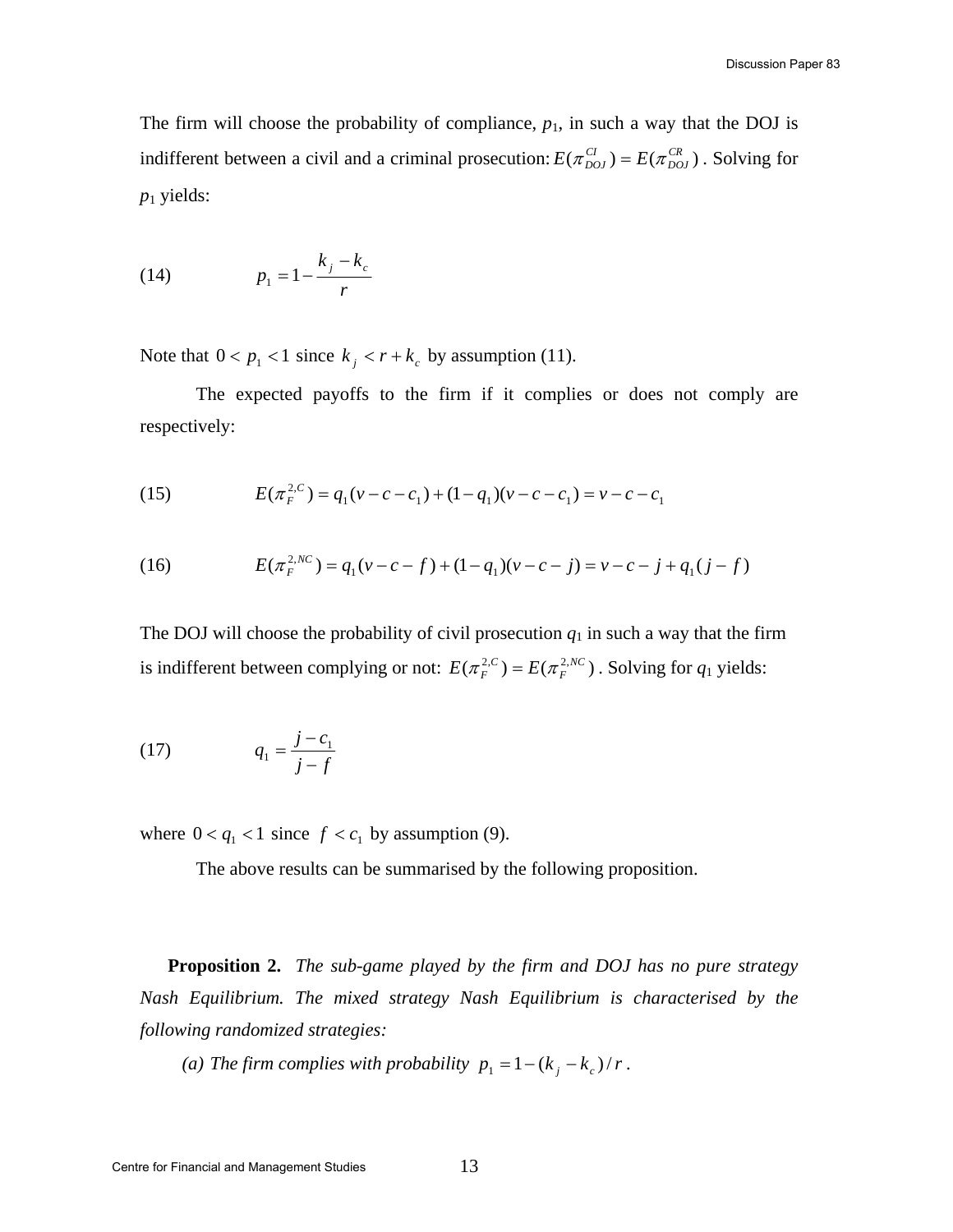(b) The *DOJ* carries out a civil *prosection* with probability 
$$
q_1 = (j - c_1)/(j - f)
$$
.

The probability of compliance by the firm is a decreasing function of the cost of criminal prosecution and an increasing function of the cost of civil prosecution and of the reputation cost to DOJ. The probability of civil prosecution by DOJ is an increasing function of the fine and of the jail term and a decreasing function of the cost of compliance by the firm.

Note that, in equilibrium, the expected payoff to the firm from the second-stage sub-game is:

(18) 
$$
E(\pi_F^2) = v - c - c_1
$$

and the expected payoff to DOJ is:

$$
(19) \qquad \qquad E(\pi_{\text{D0J}}) = -k_j
$$

### **5.2. The game between the firm and EPA**

The payoff matrix for this game is shown in Table 3. For analogous reasons as for Game 1, the game has no pure strategy Nash Equilibria. The game however does have a unique mixed strategy Nash Equilibrium.

The expected payoff to EPA if it carries out an inspection is:

(20) 
$$
E(\pi_{EPA}^l) = p(-i) + (1-p)(-i) = -i
$$

The expected payoff if it does not carry out an inspection is instead:

(21) 
$$
E(\pi_{EPA}^{Nl}) = p(0) + (1-p)(-e) = ep - e
$$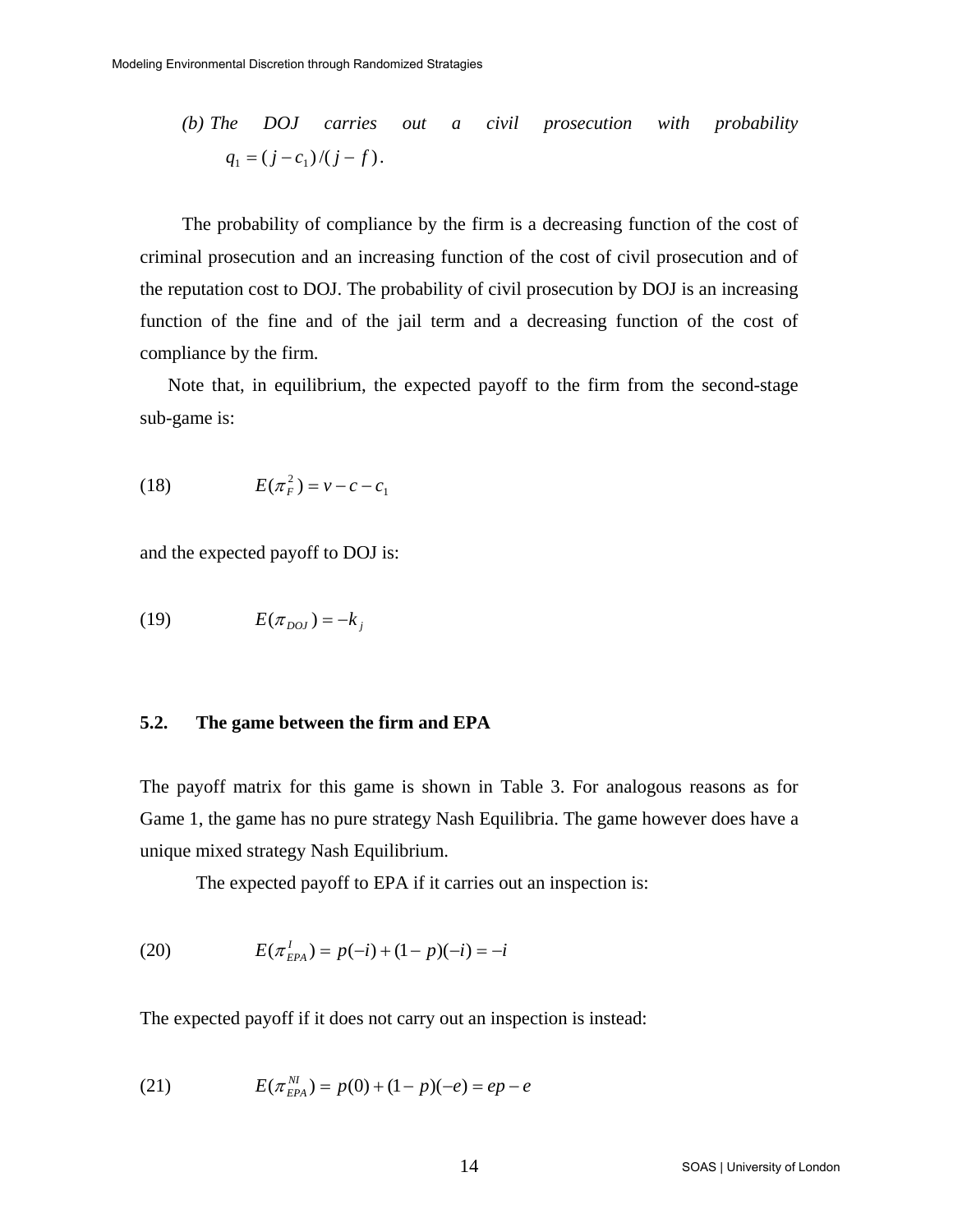The firm will choose the probability of compliance,  $p$ , in such a way that the EPA is indifferent between inspecting or not:  $E(\pi_{EPA}^I) = E(\pi_{EPA}^{NI})$ . Solving for *p* gives:  $E(\pi_{EPA}^I) = E(\pi$ 

$$
(22) \t\t\t p = 1 - \frac{i}{e}
$$

Note that  $0 < p < 1$  since  $0 < i < e$  by assumption (1).

 The expected payoffs to the firm if it complies and if it does not comply are respectively:

(23) 
$$
E(\pi_F^{1,C}) = q(v-c) + (1-q)(v-c) = v-c
$$

(24) 
$$
E(\pi_F^{1,NC}) = q(v-c-c_1) + (1-q)v = v - q(c+c_1)
$$

The EPA will choose its probability of inspection  $q$  in such a way that the firm is indifferent between complying or not:  $E(\pi_F^{1,C}) = E(\pi_F^{1,NC})$ . Solving for *q* yields:  $E(\pi_F^{1,C}) = E(\pi$ 

$$
(25) \tq = \frac{c}{c+c_1}
$$

Note that  $0 < q < 1$  since  $c > 0$ ,  $c_1 > 0$ . The above results can be summarised by the following proposition.

**Proposition 3.** *The game played by the firm and EPA has a no pure strategy Nash Equilibrium. The mixed strategy Nash Equilibrium is characterised by the following randomized strategies:* 

- *(a) The firm complies with probability*  $p = 1 i/e$ .
- *(b) The EPA carries out an inspection with probability*  $q = c/(c + c_1)$ *.*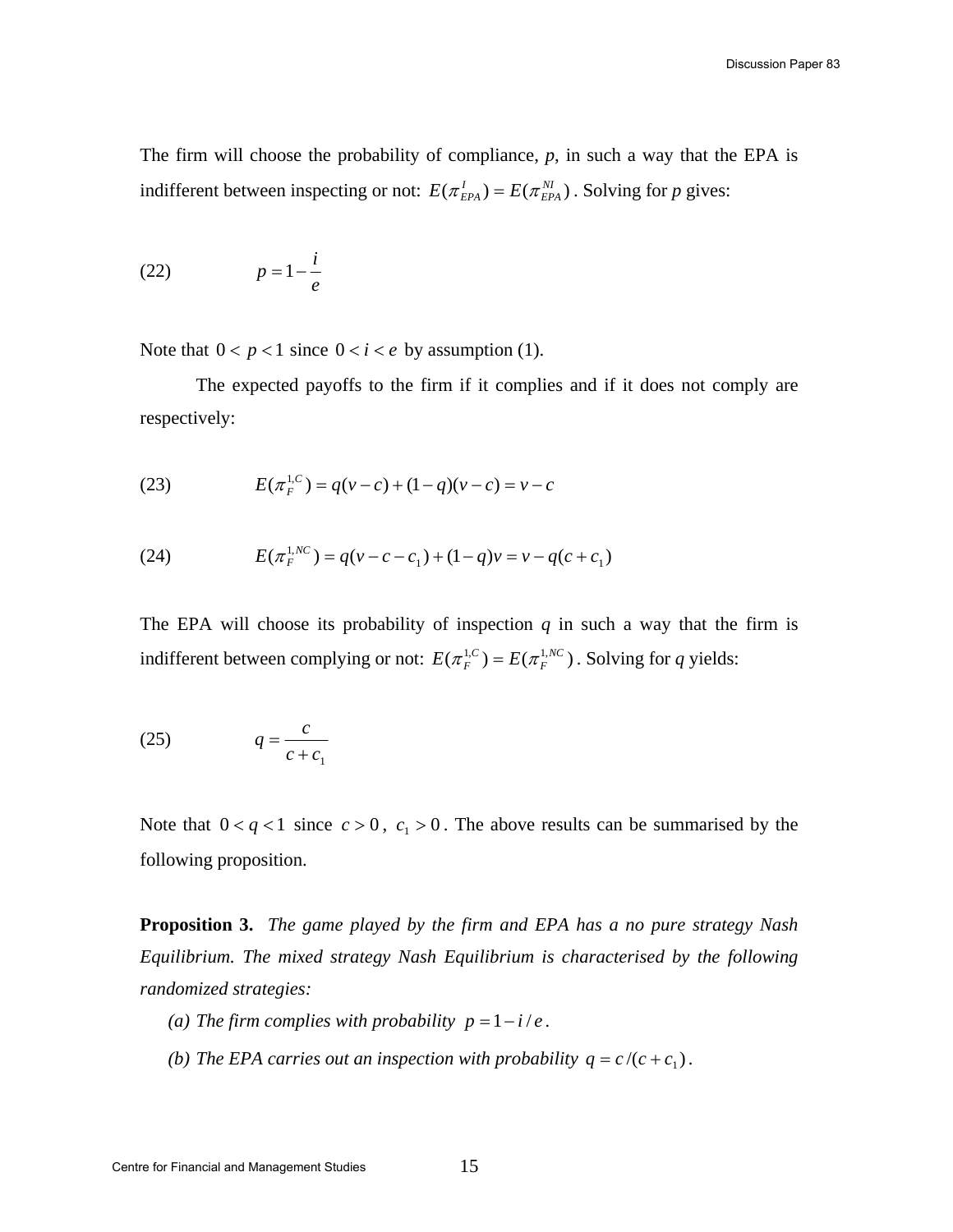The probability of compliance by the firm in the first stage of the game is a decreasing function of the cost of inspection and an increasing function of the environmental damage. The probability of inspection by EPA is an increasing function of the cost of compliance by the firm in the first stage of the game and a decreasing function of the cost of compliance in the second stage of the game.

There are some interesting aspects of these results that need to be emphasized. The probability that the firm complies under proposition 3 is the same probability we find under proposition 1, that is  $p = 1 - i/e$ . This implies that, in equilibrium, the threat posed by the application of criminal sanctions does not affect the probability of compliance by the firm. This is important, of course, because indicates that compliance can occur even without the need of recurring to criminal enforcement. Financial and/or interdictive sanctions, such as the revocation of the license or the suspension of the firm's activity, can also be harsh deterrent measures. $^{11}$  $^{11}$  $^{11}$ 

The probability of inspection by the EPA under proposition 3 is  $q = c/(c + c_1)$ , while under proposition 1 is  $q = c/f$ . With an unvarying probability of compliance by the firm, the probability of inspection decreases compared to the one obtained in the first stage of the game in which the intervention of the DOJ was not considered. This implies that it would seem more efficient to let the EPA resolve the cases internally (administratively) rather than refer them to the Department of Justice for civil or criminal prosecution.

#### **6. Final Remarks**

 $\overline{a}$ 

In the U.S. enforcement system, predicting whether an environmental violation will be pursued administratively, civilly or criminally is a difficult task. In some circumstances civil injunctions are issued to prevent further harm and to begin cleanup procedures,

<span id="page-15-0"></span> $11$  Penalties for non-compliance may take various forms, including legal costs, fines, loss of reputation, etc. See, among others, Dewees (1990), Hamilton (1995), Lanoie and Laplante (1994).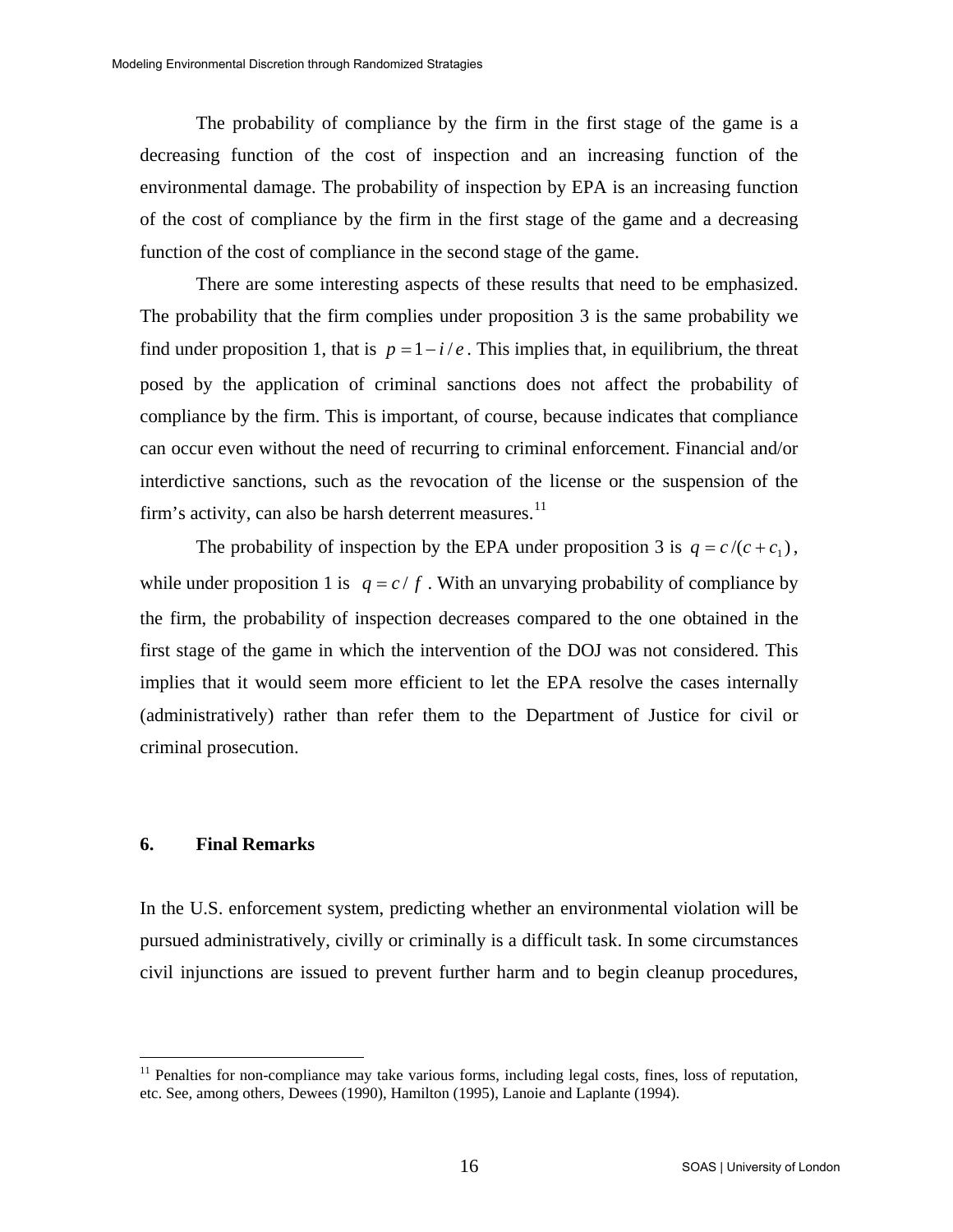while in some others, criminal sanctions are applied to further punish the violator<sup>[12](#page-16-0)</sup>. Moreover, when a violation or a case is raised, the EPA has wide discretion in choosing how to enforce the law; it may choose which cases to decline to pursue, which ones to deal with administratively, which ones to refer to the DOJ for civil action, and which ones to refer for criminal charges [Mandiberg & Smith, 1997].

These are the core reasons why the American enforcement system has become the object of intense political, economic and environmental debate with regard to the possibility that environmental regulations are enforced selectively or arbitrarily. Even though the main goal that motivated the creation of the Federal Sentencing Guidelines was to produce consistency and predictability in the sentencing process, it is a diffuse conviction that they have failed in providing uniform and proportional sentences (Koh, 1992; Barrett, 1992).

But can this attempt to impose uniformity be seen as misguided, and the result of an insufficient understanding of the strategic interactions between the environmental enforcers and firms? It has been argued, in fact, that the exercise of discretion can generate problems of under-enforcement or discriminatory enforcement. We show, in fact, that the actual approach used by both the EPA and the DOJ in which the choice of the enforcement rule is randomized, is more effective in encouraging firms' compliance: instead of being attached to a rigid single approach, it seems more appropriately characterized by a pragmatic setting up that can vary with the particular case at hand.

 We do believe that these results offer important insights into the regulator's behaviour. Overall, we suggest that a discretionary enforcement strategy may generate more compliance than an environmental policy that is known in advance with certainty. We are aware that the patterns of the various strategies considered in the model, based on the conventional enforcement system which is mostly applied in the U.S., by allowing for a wide degree of discretion, are able to realize a higher efficiency. It would

 $\overline{a}$ 

<span id="page-16-0"></span> $12$  The application of civil sanctions, generally, includes fines, negative publicity and installation of pollution-control technology; while the application of criminal sanctions includes also fine and imprisonment. The main distinction between sanctions in the criminal and civil systems is the availability of criminal non-monetary sanctions, such as incarceration and probation.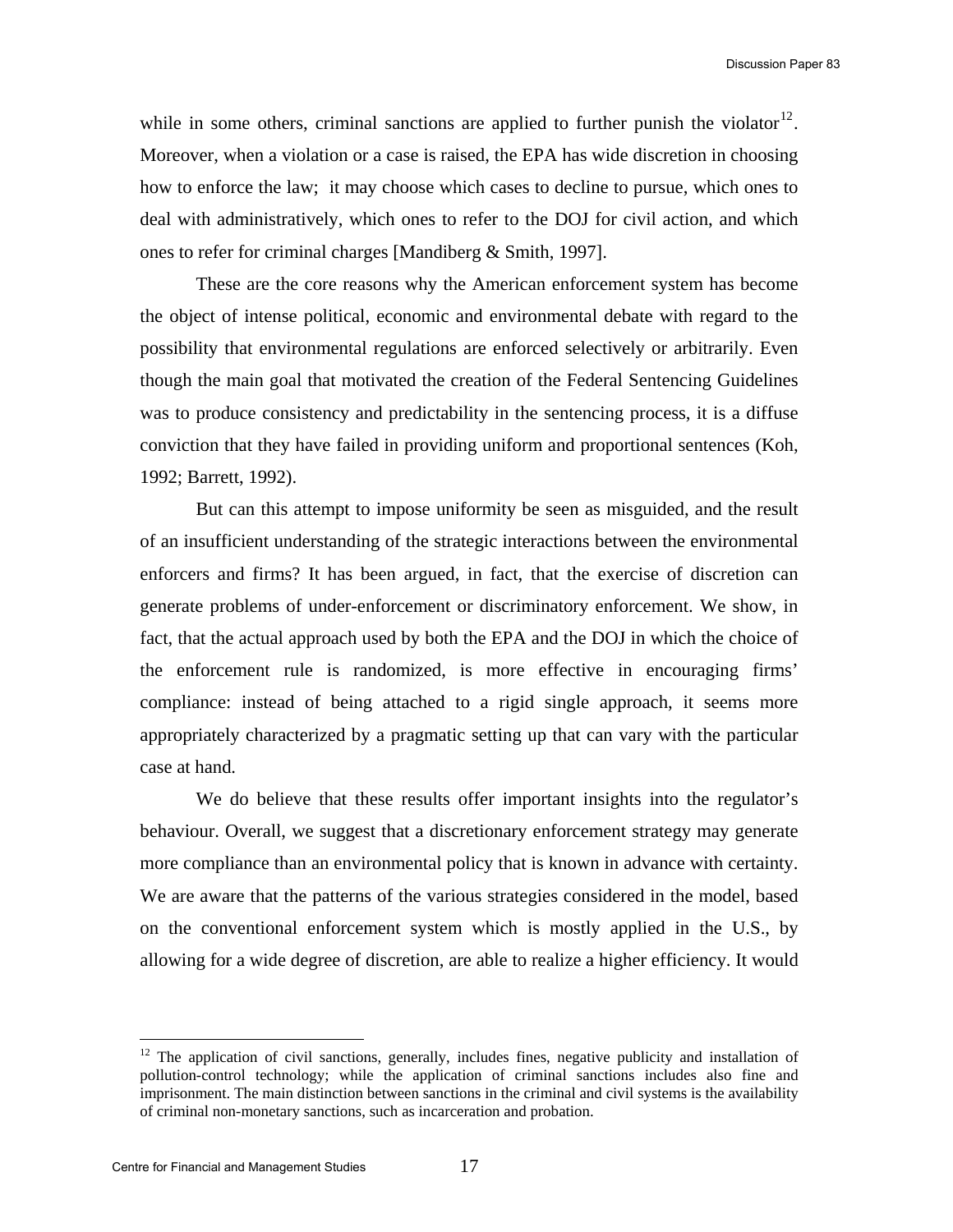be interesting to extend the analysis to game theoretical models for Europe, where the environmental enforcement mechanisms are different.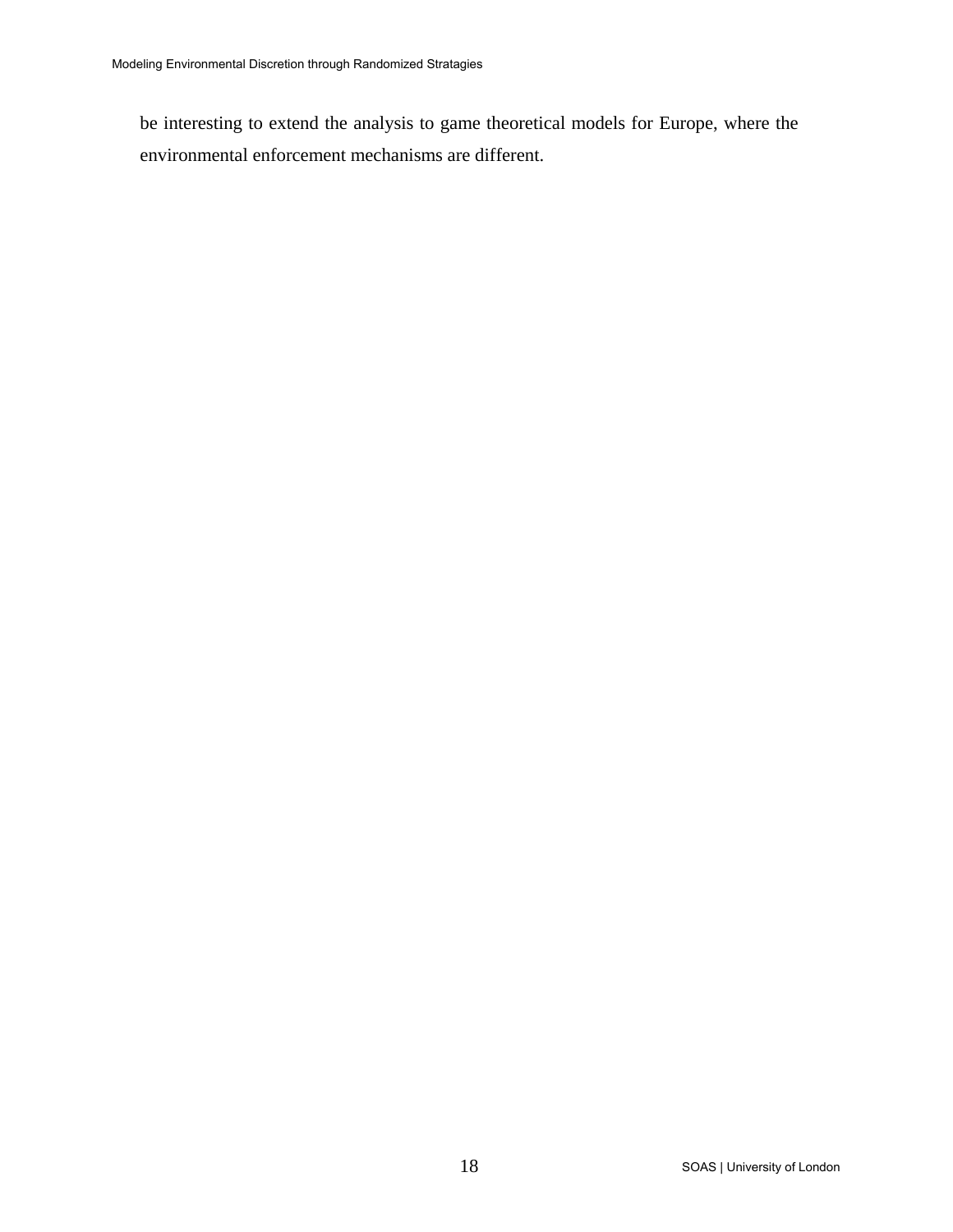### **Table 1. Payoff matrix for the strategic game between firm and EPA**

|  |                                         | EPA        |                |       |
|--|-----------------------------------------|------------|----------------|-------|
|  |                                         | Inspect    | Do not inspect |       |
|  | Comply                                  | $(v-c,-i)$ | $(v - c, 0)$   |       |
|  | <b>Firm</b> Do not comply $(v - f, -i)$ |            | $(v,-e)$       | $1-p$ |
|  |                                         |            | $- a$          |       |

### **Table 2. Payoff matrix for the sub-game between firm and DOJ.**



#### **Table 3: Payoff matrix for the game between firm and DOJ in the two-stage game**

|  |                                          | EPA        |                |       |
|--|------------------------------------------|------------|----------------|-------|
|  |                                          | Inspect    | Do not inspect |       |
|  | Comply                                   | $(v-c,-i)$ | $(v - c, 0)$   |       |
|  | <b>Firm</b> Do not comply $(v-c-c_1,-i)$ |            | $(v,-e)$       | $1-p$ |
|  |                                          |            | $1 - a$        |       |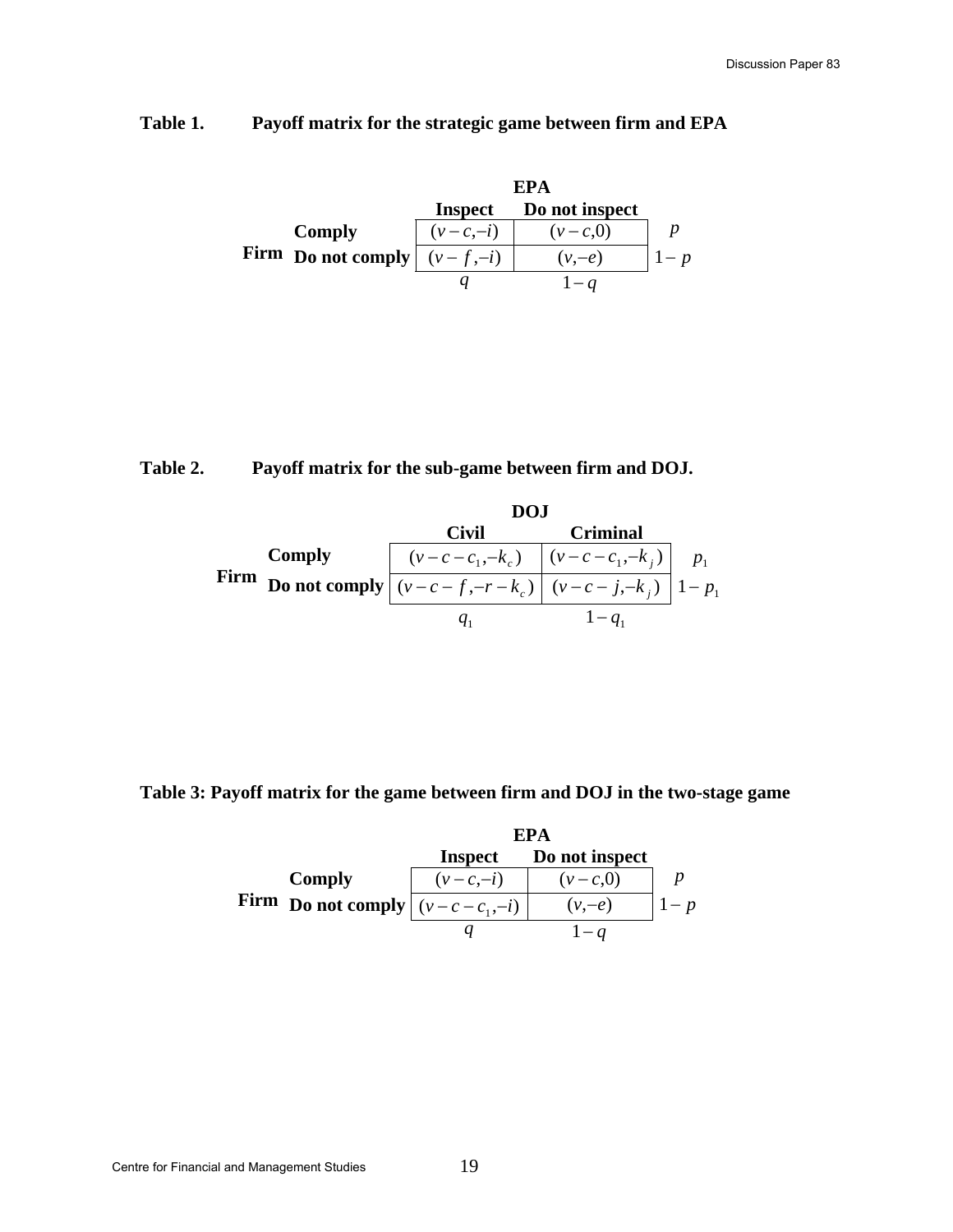**Figure 1. Strategic game between firm and EPA in extensive form** 

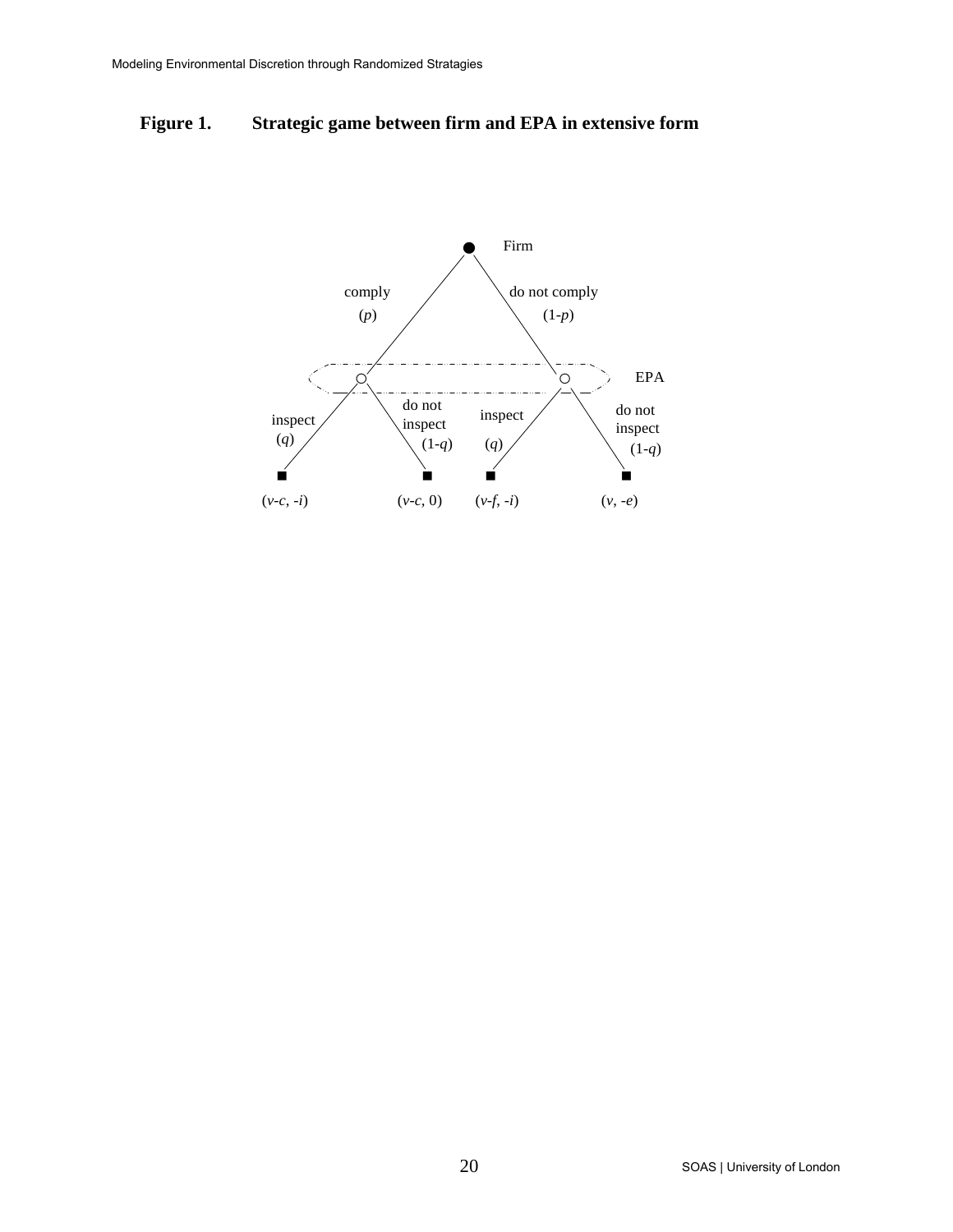## **Figure 2: Strategic game between firm, EPA and DOJ in extensive form**

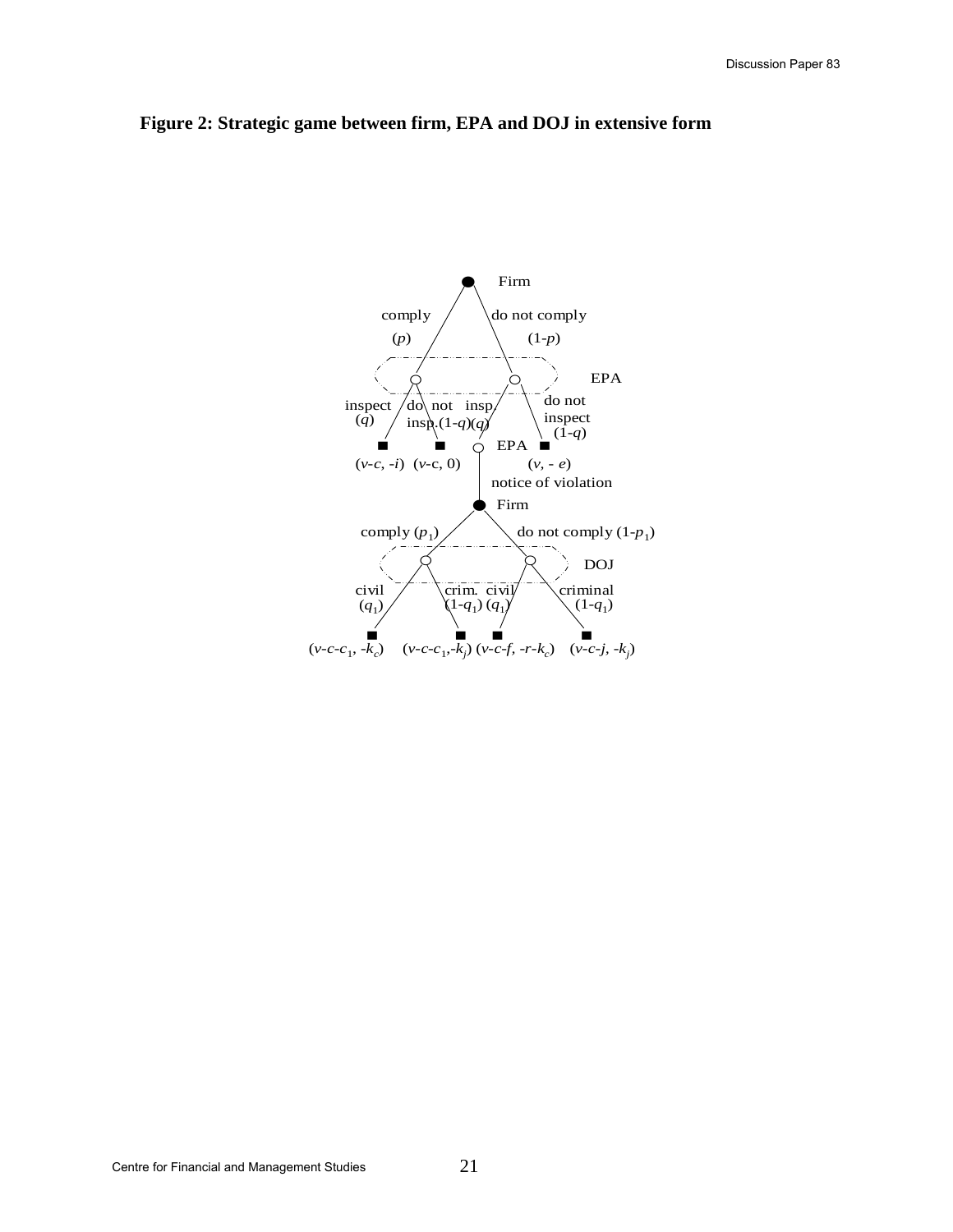### **REFERENCES**

- Babbit C.J., D.C. Cory, B.L. Kruchek, 2004. Discretion and the Criminalization of Environmental Law, *Duke Environmental Law and Policy Forum*, vol. 15(1)
- Barrett J., 1992. Sentencing Environmental Crimes under the United States Sentencing Guidelines: A Sentencing Lottery, *Environmental Law*, 22
- Becker G.S., 1968. Crime and Punishment: An Economic Approach, *Journal of Political Economy,* 76 (March/April), 169-217
- Cohen M., 1999-2000. Monitoring and Enforcement of Environmental Policy, in the *International Yearbook of Environmental and Resource Economics*
- Cory C.D., A.R. Germani, 2002. Criminal Sanction for Agricultural Violations of the CWA, *Water Policy*, 4(6)
- Dewees D.N. (1990). The Effect of Environmental Regulation: Mercury and Sulphur Dioxide, in M.L. Friedland (eds), *Securing Compliance: Seven Case Studies*, Toronto: University of Toronto Press
- Firestone J., 2003. Enforcement of Pollution Laws and Regulations: an Analysis of Forum Choice, *Harvard Environmental Law Review*, 27, pp. 105-176
- Friesen L., 2003. Targeting Enforcement to Improve Compliance with Environmental Regulations, *Journal of Environmental Economics and Management*, 46:72-85
- Garoupa N., 1997. The Theory of Optimal Law Enforcement, *Journal of Economic Surveys,* 11: 267-295
- Garoupa N., 2001. Optimal Magnitude and Probability of Fines, *European Economic Review*, vol. 45 (9)
- Garoupa N., 2004. *An Economic Analysis of Criminal Law, in Economic Analysis of Law: A European Perspective*, Edward Elgar, edited by Aristides Hatzis
- Koh S.Y., 1992. Reestablishing the Federal Judge's Role in Sentencing, 101, *Yale Law Journal*, 1109, 1124
- Hamilton J.T. (1995). Pollution as News: Media and Stock Market Reactions to the Toxics Release Inventory Data, *Journal of Environmental Economics and Management*, 28, 1, 98-113
- Harrington W., 1988. Enforcement Leverage When Penalties Are Restricted, *Journal of Public Economics,* 37:29-53
- Heyes A., Rickman N., 1999. Regulatory Dealing Revisiting the Harrington Paradox, *Journal of Public Economics*, 72:361-378
- [Kydland, F.,](http://en.wikipedia.org/wiki/Finn_Kydland) and E.C. Prescott [\(1977](http://en.wikipedia.org/wiki/1977)). Rules Rather than Discretion: the Inconsistency of Optimal Plans, *[Journal of Political Economy,](http://en.wikipedia.org/wiki/Journal_of_Political_Economy)*85: 473-492
- Kleinig, J., 1996. *Handled with Discretion: Ethical Issues in Police Decision Making* (John Kleinig, ed.), Rowman and Littlefield Publishers, Inc., New York
- Lando H.S., Shavell, 2004. The Advantage of Focusing Law Enforcement Effort, *International Review of Law and Economics*, 24:209-218
- Lanoie P. and B. Laplante (1994). The Market Response to Environmental Incidents in Canada: a Theoretical and Empirical Analysis", *Southern Economic Journal*, 60, 3, 657-672
- Mandiberg S.F. and S.L. Smith, 1997. *Crimes against the Environment*, MICHIE Law Publishers